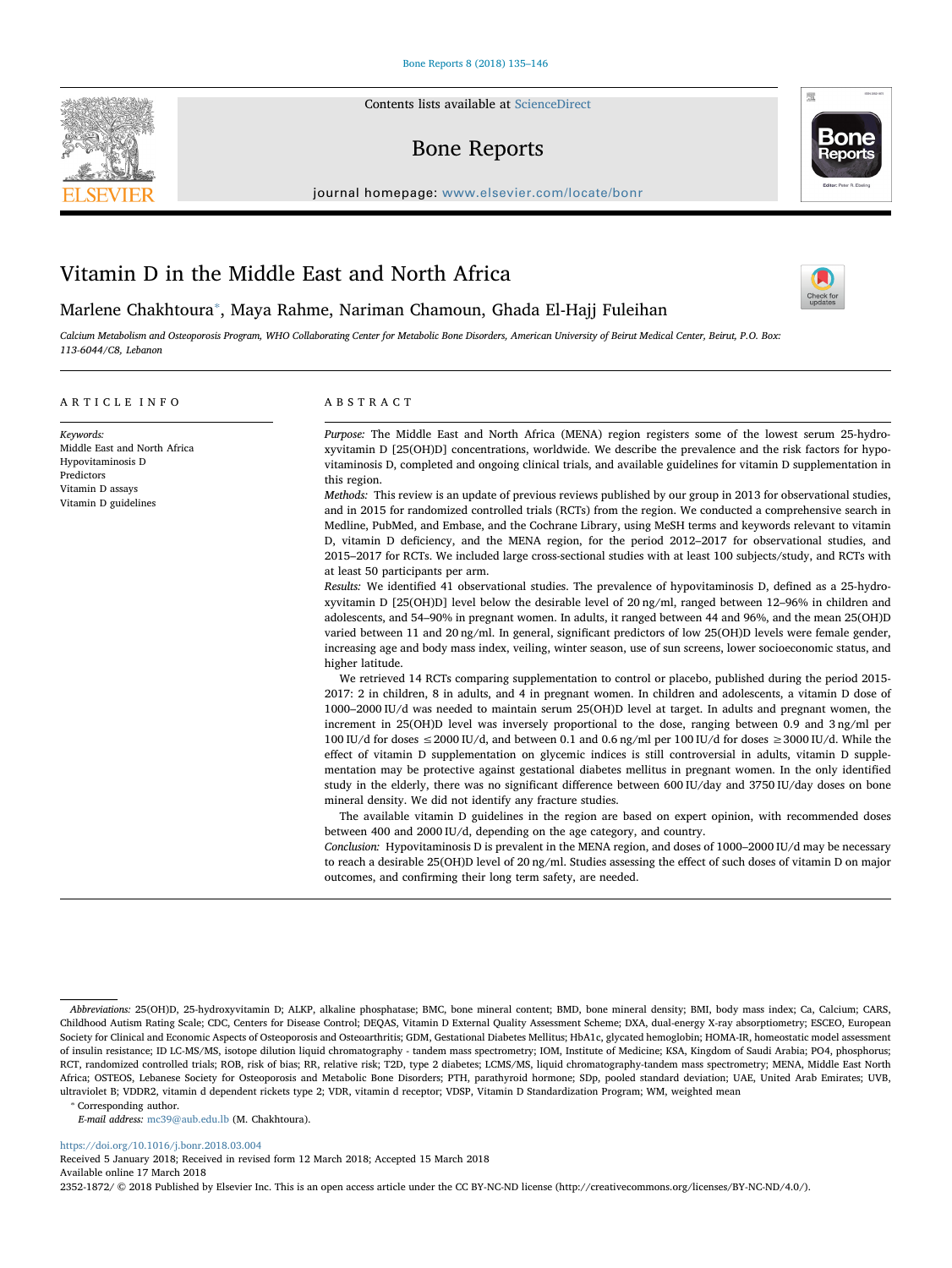#### 1. Introduction

One of the earliest reports on low 25-hydroxyvitamin D [25(OH)D] concentrations in the Middle East was in a group of apparently healthy young university students from Saudi Arabia, in the early eighties ([Sedrani et al., 1983\)](#page-10-0). The vitamin D field has since witnessed an explosion in publications, with a larger number of systematic reviews and meta-analyses than original publications, in the last decade [\(Holick,](#page-9-0) [2007;](#page-9-0) [El-Hajj Fuleihan et al., 2015;](#page-9-1) [Ross et al., 2011;](#page-10-1) [Holick et al.,](#page-9-2) [2011;](#page-9-2) [Van Schoor and Lips, 2017;](#page-11-0) [Sperati et al., 2013;](#page-10-2) [Keum and](#page-10-3) [Giovannucci, 2014;](#page-10-3) [Bolland et al., 2014](#page-9-3); [Mao et al., 2013](#page-10-4); [Ford et al.,](#page-9-4) [2014;](#page-9-4) [Stubbs et al., 2015](#page-10-5); [Avenell et al., 2014](#page-9-5); [Weaver et al., 2016](#page-11-1); [Zheng et al., 2013](#page-11-2); Bielakovic et al., 2014; [Chowdhury et al., 2014](#page-9-7); [Lips, 2010\)](#page-10-6).

The Middle East North Africa (MENA) region spans latitudes from 15 to 39° N. At such latitudes, it would be anticipated that vitamin D synthesis from the skin should be possible over 300/364 days of the year [\(Tavera-Mendoza and White, 2007](#page-11-3)). However, some of the lowest reported serum 25(OH)D levels, the metabolite that reflects vitamin D nutritional status, are from this region [\(Arabi et al., 2010](#page-9-8); [Bassil et al.,](#page-9-9) [2013;](#page-9-9) [Hoteit et al., 2014](#page-9-10); [El-Rassi et al., 2012\)](#page-9-11). A recent systematic review of 195 studies, involving over 168,000 participants from 44 countries, revealed mean values < 50 nmol/l (20 ng/ml) in 37% of studies, with higher proportions in the Middle East and Asia ([Hilger](#page-9-12) [et al., 2014](#page-9-12)). Environmental and lifestyle factors account for substantial variations in serum 25(OH)D levels, amounting to 7.5–37.5 nmol/l (3 to 15 ng/ml).

In this paper we describe 3 case presentations illustrating presentations for low vitamin D in the region. We then synthesize information based on a comprehensive literature search obtained from: reviews and studies on the prevalence of hypovitaminosis D, vitamin D randomized trials (completed and ongoing), vitamin D and overview guidelines, in the MENA region. The MENA countries, as defined by the World Bank, include: Algeria, Bahrain, Djibouti, Egypt, Jordan, Iran, Iraq, Kuwait, Lebanon, Libya, Malta, Morocco, Oman, Palestine/Israel, Qatar, Kingdom of Saudi Arabia (KSA), Syria, Tunisia, United Arab Emirates (UAE), and Yemen ([MENA Countries De](#page-10-7)finition World Bank, [n.d.](#page-10-7)). Details on literature search, abstract and title screen, eligibility criteria, calculation of weighted mean (WM) and pooled standard deviation (SDp), are presented in Appendix I ([Arabi et al., 2010](#page-9-8); [Bassil](#page-9-9) [et al., 2013](#page-9-9); MENA Countries Defi[nition World Bank, n.d.;](#page-10-7) [Chakhtoura](#page-9-13) [et al., 2017a, 2017b;](#page-9-13) [Green, 2011](#page-9-14); [Weighted Mean Calculation](#page-11-4), n.d.; [Pooled Standard Deviation Calculation](#page-10-8), n.d.).

#### 2. Case presentations

#### 2.1. Osteomalacia in a postmenopausal woman mimicking osteoporosis

A 52-year-old post-menopausal white female presented with worsening low back and hip pain of one year duration. She had difficulty getting up from the chair and climbing upstairs, and was unable to perform her daily activities. She reported avoiding dairy products, spent little time outdoors, had been veiled for many years, and was on no medications. Her physical exam was notable for diffuse musculoskeletal tenderness and inability to stand up from a sitting position. Her laboratory evaluation revealed hypocalcemia, calcium (Ca) of 6.9 mg/dl (normal 8.5–10.5), a normal albumin, hypophosphatemia, phosphorus (PO4) of 2.5 mg/dl (normal 2.9–5), an elevated alkaline phosphatase (ALKP) of 820 IU/l (normal 35–120), a 25(OH)D level of < 5 ng/ml with a parathyroid hormone (PTH) level of 250 pg/ml (normal 10–65). Skull films revealed multiple lucent areas in the skull vault and parietal areas. Her bone mineral density (BMD) at the lumbar spine had a T-score of  $-2.46$ , and at the hip of  $-2.42$ . The biochemical profile was consistent with osteomalacia, although this diagnosis was not established by histomorphometry. Workup for malabsorption including stool fat, and a duodenal biopsy to rule out sprue, was negative.

She was treated with calcium, 600 mg po tid, plus high-dose vitamin D 600,000 IU intramuscularly twice within 2 months, and had a rapid and impressive clinical improvement. Her difficulty with ambulation improved within 1 week of start of therapy. Her serum Ca and  $PO<sub>4</sub>$  normalized within a month, but her ALKP and PTH took over a year to normalize. Her BMD showed increments of 40% at the spine and 35% at the hip at 4 months, 63% and 39% at 10 months, and 62% and 52% at 15 months, at these sites, respectively [\(Al-Ali and El-Hajj Fuleihan,](#page-8-0) [2000\)](#page-8-0). Treatment of osteomalacia is extremely rewarding, with dramatic clinical improvement, accompanied by rapid increments and normalization of BMD, reflecting mineralization of osteomalacic bone. Such presentation has become relatively uncommon in Lebanon, but is still seen in the Gulf States, where concealed clothing style is the custom.

# 2.2. Rickets in infancy

JAH is a 14-month old male admitted to the pediatric Intensive Care Unit at the age of 4 months for a severe lower respiratory infection requiring intubation. On routine blood chemistry found to have a serum Ca of 4.5 mg/dl (normal 8.5–10.5),  $PO<sub>4</sub>$  was 4.2 mg/dl (normal for age 3.5–6.6), ALKP was 833 IU (normal for age 20–385) and a PTH was 357 pg/ml (normal 15–76). 25(OH)D concentration was < 3 ng/ml and 1,25  $(OH)_2D3$  was 105 pg/ml (normal 20-46). X-rays of wrists and knees showed changes of rickets [\(Fig. 1A](#page-2-0), B). The patient had an excellent clinical, biochemical, and radiographic ([Fig. 1](#page-2-0)C) response to vitamin D, with gradual rise in calcium to 10.5 mg/dl and 25(OH)D level to 40.4 ng/ml. The clinical and radiologic presentation may be similar or more severe ([Fig. 1D](#page-2-0)) in patients homozygous for the H397P mutation in the ligand binding domain of the VDR, otherwise known as vitamin D resistant rickets, or vitamin D dependent rickets type 2 (VDDR2), where parents are heterozygous ([Malloy and Feldman, 2010](#page-10-9)). In contrast however, such patients are refractory to even large doses of alfacalcidol and calcium, and may have alopecia. Due to frequent consanguinity in the Middle East, this condition is more prevalent than in western populations.

### 2.3. Asymptomatic low vitamin D level in a pregnant woman

A 32-year-old Lebanese pregnant lady was referred for evaluation and management of a low 25(OH)D level of 18 ng/ml, at 11 weeks of gestation. She is gravida 1 para zero, and has a non-significant past medical history. Early during her pregnancy, she was started on calcium carbonate 500 mg and cholecalciferol 600 IU twice a day, in addition to a prenatal multivitamin. She does not take dairy products. Upon presentation, she was completely asymptomatic. The patient was prescribed cholecalciferol 10,000 IU weekly throughout her pregnancy, and repeat 25(OH)D level at delivery was 32 ng/ml, with the same assay. Such presentation with borderline low 25(OH)D level is a common presentation, not only in pregnant women, but also in adolescents, adults, and elderly from the Middle East. The impact of such levels, as opposed to clear vitamin D deficiency, on major outcomes is unclear.

# 3. Prevalence of low 25(OH)D concentrations by age category and their predictors

In a previous review, we had noted that rickets and osteomalacia still occur in this sunny area [\(Bassil et al., 2013\)](#page-9-9). We had also reported that hypovitaminosis D, defined as a serum 25(OH)D below 20 ng/ml, prevailed, with proportions between 30 and 90% depending on the age, gender, and country [\(Bassil et al., 2013\)](#page-9-9). Prolonged breastfeeding without vitamin D supplementation and low dietary calcium intake were recognized risk factors for rickets and hypovitaminosis D in children. Advancing age, female gender, multiparity, clothing style, season, socio-economic status and urban living were predictors of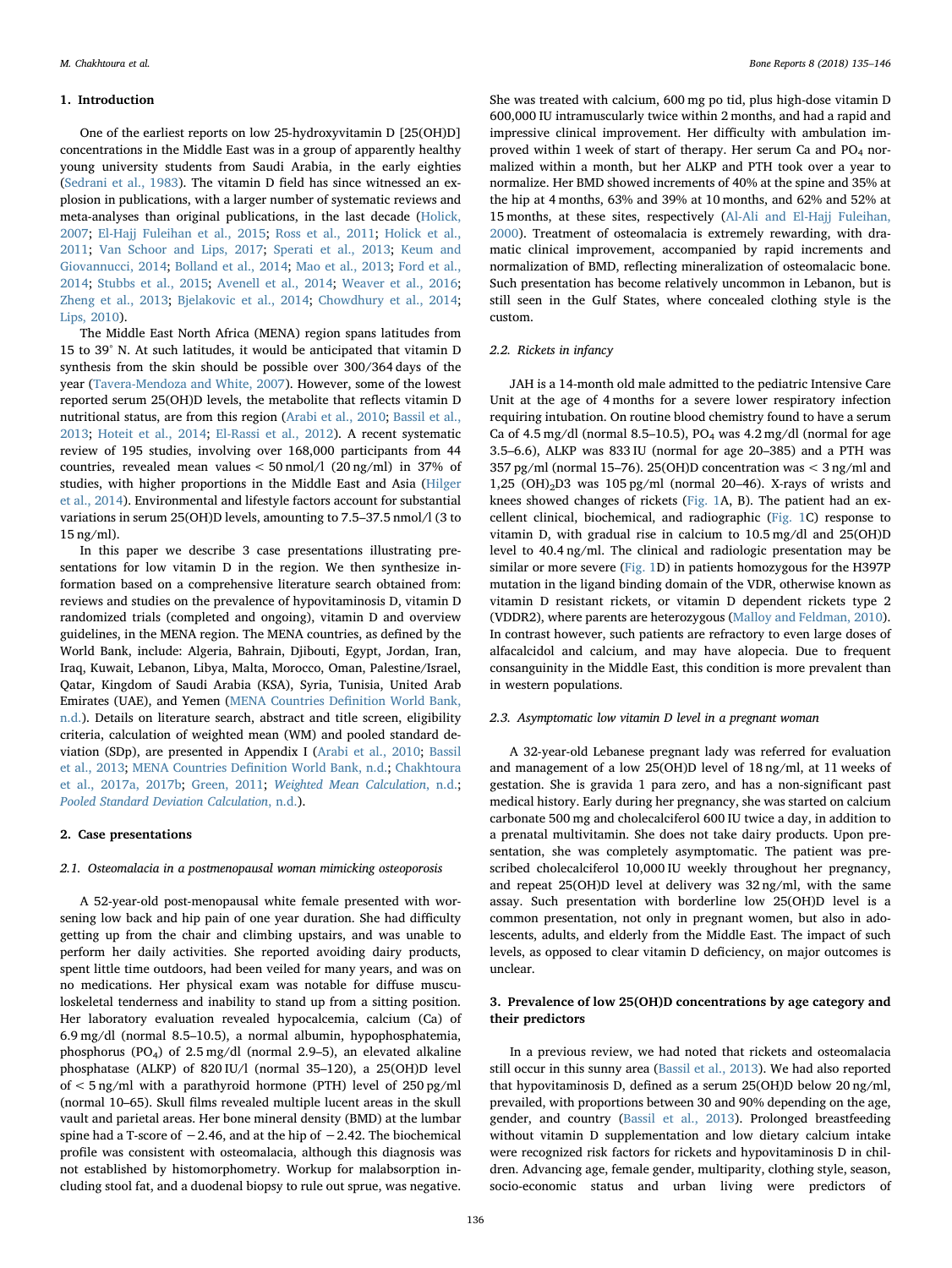<span id="page-2-0"></span>

Fig. 1. Four panel figure of radiographs from a 4-month old boy with nutritional rickets (A–C), and a 2 year old girl with vitamin D dependent rickets type 2 (D). Wrist (A), and knee (B) radiographs reveal cupping and fraying of the metaphysis of the long bones (black arrow). Wrist radiograph (C) post-treatment demonstrates healing at the level of the radius (black arrow) with persistent changes at the ulna. Radiographic changes, with severe cupping extending from the radius to the metacarpals and phalanges (D), may be more severe in patients with vitamin D dependent rickets type 2 (black and white arrows).

# hypovitaminosis D in adults ([Bassil et al., 2013](#page-9-9)).

To update the above, we conducted a systematic search in Medline, PubMed, and Embase, using MeSH terms and keywords relevant to vitamin D, vitamin D deficiency, and focusing on the 20 countries of the MENA region, as per the World Bank definition [\(MENA, n.d.\)](#page-10-7). We have limited the search to years 2012–2017, in view of our previous reviews on the topic, latest published in 2013 ([Arabi et al., 2010;](#page-9-8) [Bassil et al.,](#page-9-9) [2013\)](#page-9-9). The search resulted in 4012 articles that were screened by title and abstract, of which 182 were reviewed in full text, and 41 with a sample size of at least 100 participants were selected and summarized here-in (Appendix I, search methodology) [\(Arabi et al., 2010;](#page-9-8) [Bassil](#page-9-9) [et al., 2013;](#page-9-9) [MENA, n.d.;](#page-10-7) [Chakhtoura et al., 2017a, 2017b](#page-9-13); [Green, 2011](#page-9-14); [Weighted Mean Calculation](#page-11-4), n.d.; [Pooled Standard Deviation Calculation](#page-10-8), [n.d.](#page-10-8)). The studies included 1 from Algeria, 3 from Bahrain, 2 from Egypt, 10 from Iran, 3 from Jordan, 10 from KSA, 1 from Kuwait, 1 from Lebanon, 3 from occupied Palestine/Israel, 1 from Morocco, 1 from each of Qatar, Syria, and Tunis, and 3 from UAE. A unified assessment for the prevalence of hypovitaminosis D, by age categories, based on the studies selected, was challenging in view of the variability in the 25(OH)D cut-offs, season and assays used in the various studies

### (Appendix II) ([Hoteit et al., 2014](#page-9-10)).

The weighted means for serum 25(OH)D levels were between 13 and 18 ng/ml in children from Iran, Lebanon, and KSA, between 11 and 13 ng/ml in pregnant women from KSA and Iran, and between 13 and 24 ng/ml in adults in these 3 countries [\(Fig. 2\)](#page-3-0). Adults from Bahrain had the lowest weighted mean 25(OH)D level of 13 ng/ml ([Fig. 2](#page-3-0)).

In the pediatric age group, 90% of neonates in Bahrain and 94% in Jordan had a 25(OH)D below 20 ng/ml, while 65% in Saudi Arabia had a 25(OH)D level below 10 ng/ml (Appendix II) [\(Hoteit et al., 2014;](#page-9-10) [Al-](#page-8-1)[Mahroos et al., 2013;](#page-8-1) [Khalesi et al., 2012;](#page-10-10) [Khuri-Bulos et al., 2013](#page-10-11); [Fouda et al., 2017;](#page-9-15) [Mohamed and Al-Shehri, 2013](#page-10-12); [Djennane et al.,](#page-9-16) [2014;](#page-9-16) [Shady et al., 2015](#page-10-13); [Ebrahimi et al., 2014;](#page-9-17) [Kelishadi et al., 2014](#page-10-14); [Nikooyeh et al., 2017](#page-10-15); [Nichols et al., 2012](#page-10-16); [Al-Daghri et al., 2015](#page-8-2); [Al-](#page-8-3)[Daghri et al., 2016](#page-8-3); [Al Shaikh et al., 2016](#page-8-4); [Kaddam et al., 2017](#page-10-17); Sulimani [et al., 2016](#page-10-18); [Korchia et al., 2013](#page-10-19); [Bezrati et al., 2016](#page-9-18); [Narchi](#page-10-20) [et al., 2015](#page-10-20); [Rajah et al., 2012](#page-10-21); [Al-Sahlawi et al., 2014](#page-8-5); [Botros et al.,](#page-9-19) [2015;](#page-9-19) [Khalessi et al., 2015;](#page-10-22) [Naseh et al., 2017;](#page-10-23) [Al-Ajlan et al., 2015](#page-8-6); [Golbahar et al., 2013](#page-9-20); [Ardeshir Larijani et al., 2014;](#page-9-21) [Esteghamati et al.,](#page-9-22) [2014;](#page-9-22) [Jaddou et al., 2012;](#page-9-23) [Alfawaz et al., 2014](#page-8-7); [Ardawi et al., 2012](#page-9-24); Tuff[aha et al., 2015](#page-11-5); [Zhang et al., 2016](#page-11-6); [El Maghraoui et al., 2012](#page-9-25);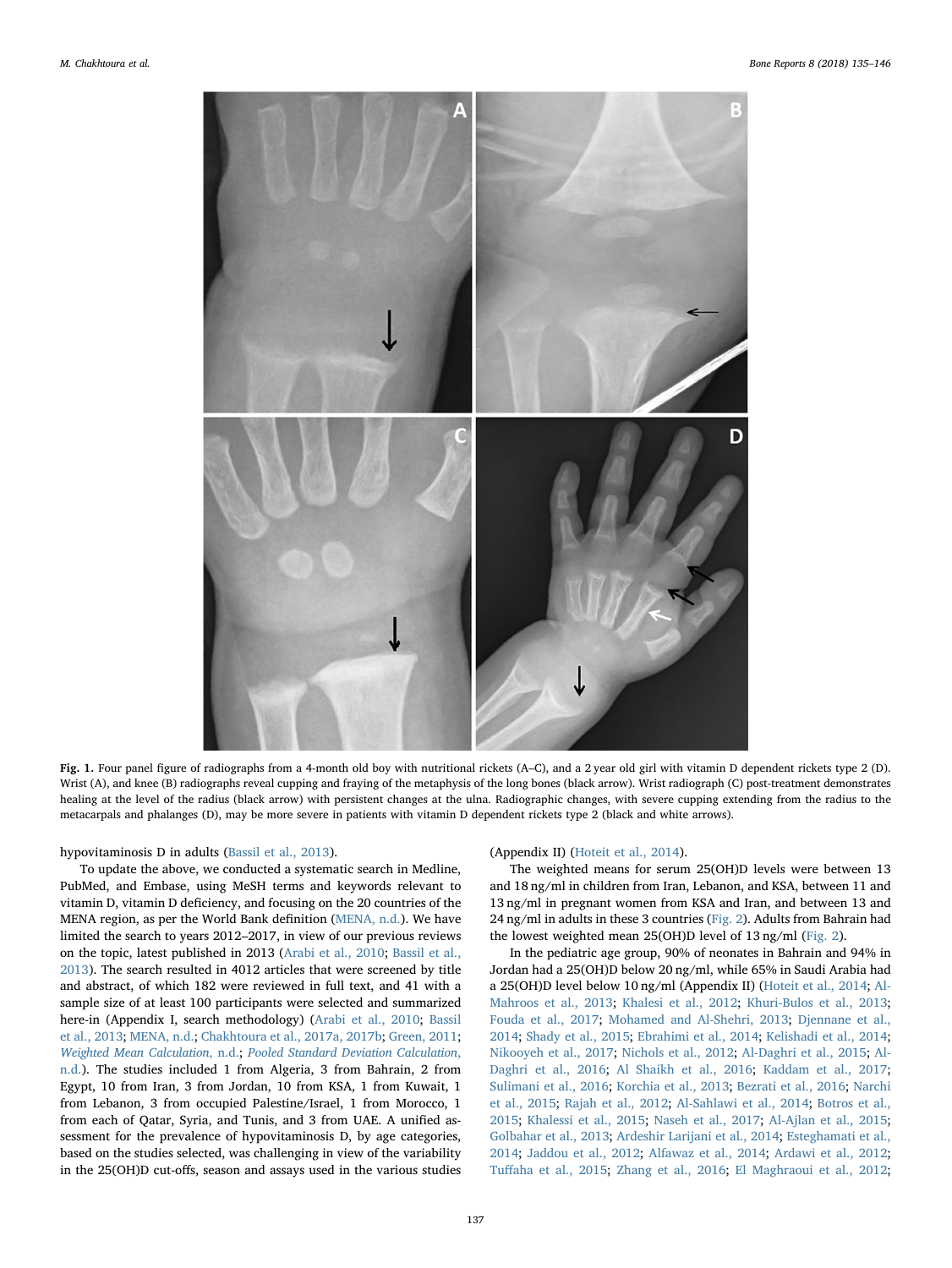<span id="page-3-0"></span>

Fig. 2. Weighted means ( $\pm$  pooled SD) for serum 25-hydroxy-vitamin D levels by age group in 4 countries in the Middle East. In adults, the weighted means are based on 2 studies from each of Bahrain ( $N = 1150$ ), Iran ( $N = 6842$ ) and KSA ( $N = 4305$ ) and one from Lebanon ( $N = 5091$ , spanning two periods, 2000–2004, and 2007–2008); in children the weighted means are based on 3 studies from Iran ( $N = 2809$ ) and KSA ( $N = 5143$ ) and one from Lebanon  $(N = 494$ , spanning the 2 same periods); and in pregnant women 3 from Iran  $(N = 351)$  and 2 from KSA  $(N = 1612)$ .

[Saliba et al., 2012a](#page-10-24); [El-Menyar et al., 2012](#page-9-26); [Sayed-Hassan et al., 2014](#page-10-25); [Sridhar et al., 2016;](#page-10-26) [Hosseini et al., 2014](#page-9-27); [Saliba et al., 2012b](#page-10-27)). Predictors of low neonatal vitamin D included maternal 25(OH)D level, maternal vitamin D supplementation, time spent outdoors, gestationalneonatal age, and season.

In pregnant and lactating women, 54–96% of subjects in studies from Bahrain, Egypt, Iran and KSA had a 25(OH)D level below 20 ng/ ml, and the proportions ranged from 27 to 68% for a cut-off below 10–12 ng/ml, in the 3 studies from KSA and Iran (Appendix II) ([Hoteit](#page-9-10) [et al., 2014](#page-9-10)).

In children and adolescents, the proportion of subjects with a 25(OH)D level below 15–20 ng/ml ranged between 12%–62% in studies from Algeria, Iran, Bahrain, Egypt, Iran, occupied Palestine-Israel, Jordan, KSA, and Lebanon. The highest proportions were reported in studies from KSA and UAE reaching proportions of 96% and 99% for this cut off, respectively, and 33–66% for a cut-off below 10–12 ng/ml in these countries (Appendix II) [\(Hoteit et al., 2014\)](#page-9-10).

By far, the largest number of selected studies was in adults, spanning an age range of 18–65 years, where the proportion of subjects with a 25(OH)D level below 20–25 ng/ml ranged between 37% and 96%, depending on the age group and country, including Bahrain, Egypt, Iran, Jordan, KSA, Kuwait, Lebanon and Syria. The highest proportion of 96% was reported in a population based household survey in the spring in 2039 young adults from Jordan where the Liquid Chromatography Mass Spectrometry (LCMS/MS) vitamin D assay was used. The proportion of subjects with 25(OH)D levels below 10–12 ng/ ml varied between 31 and 67% in studies from Bahrain, Iran, Jordan, KSA, Morocco, and Syria (Appendix II) [\(Hoteit et al., 2014\)](#page-9-10).

In the elderly, the prevalence of levels below 20 ng/ml was between 38% and 77% in elderly from Egypt, Iran, and Lebanon, and 65% in KSA for a level range of 0–28 ng/ml for KSA (Appendix II) [\(Hoteit et al.,](#page-9-10) [2014\)](#page-9-10).

Consistent predictors of low 25(OH)D levels across the lifecycle included increasing age, female gender, high weight or body mass index (BMI), low physical activity, low intake of calcium or vitamin D supplements, concealed clothing, low sun exposure duration, winter season, lower education or socio-economic status, and urban residence ([Hoteit et al., 2014](#page-9-10); [Al-Mahroos et al., 2013;](#page-8-1) [Khalesi et al., 2012](#page-10-10); [Khuri-](#page-10-11)[Bulos et al., 2013;](#page-10-11) [Fouda et al., 2017](#page-9-15); [Mohamed and Al-Shehri, 2013](#page-10-12); [Djennane et al., 2014](#page-9-16); [Shady et al., 2015;](#page-10-13) [Ebrahimi et al., 2014](#page-9-17); [Kelishadi et al., 2014](#page-10-14); Nikooyeh [et al., 2017;](#page-10-15) [Nichols et al., 2012](#page-10-16); [Al-](#page-8-2)

[Daghri et al., 2015;](#page-8-2) [Al-Daghri et al., 2016;](#page-8-3) [Al Shaikh et al., 2016](#page-8-4); [Kaddam et al., 2017](#page-10-17); [Sulimani et al., 2016;](#page-10-18) [Korchia et al., 2013;](#page-10-19) [Bezrati](#page-9-18) [et al., 2016;](#page-9-18) [Narchi et al., 2015](#page-10-20); [Rajah et al., 2012;](#page-10-21) [Al-Sahlawi et al.,](#page-8-5) [2014;](#page-8-5) [Botros et al., 2015](#page-9-19); [Khalessi et al., 2015;](#page-10-22) [Naseh et al., 2017](#page-10-23); [Al-](#page-8-6)[Ajlan et al., 2015](#page-8-6); [Golbahar et al., 2013](#page-9-20); [Ardeshir Larijani et al., 2014](#page-9-21); [Esteghamati et al., 2014](#page-9-22); [Jaddou et al., 2012;](#page-9-23) [Alfawaz et al., 2014](#page-8-7); [Ardawi et al., 2012;](#page-9-24) Tuff[aha et al., 2015](#page-11-5); [Zhang et al., 2016;](#page-11-6) [El](#page-9-25) [Maghraoui et al., 2012;](#page-9-25) [Saliba et al., 2012a;](#page-10-24) [El-Menyar et al., 2012](#page-9-26); [Sayed-Hassan et al., 2014;](#page-10-25) [Sridhar et al., 2016;](#page-10-26) [Hosseini et al., 2014](#page-9-27); [Saliba et al., 2012b\)](#page-10-27). Added to that is smoking status in adults and maternal weight at delivery (Appendix II) [\(Hoteit et al., 2014\)](#page-9-10).

### 4. Vitamin D assay variation: a pressing need for standardization

The exponential rise in vitamin D publications is paralleled by a similar increase in the number and use of 25(OH)D assays available. Such high test volume necessitated a gradual shift from the kit based radio-immunoassays to the rapid, automated, platform assays, in most clinical and many research laboratories. The Vitamin D External Quality Assessment Scheme (DEQAS), recently reported 26 different assay methods being used in over 1100 laboratories, from 53 countries worldwide, with automated platform assays taking the lion's share ([Carter et al., 2017](#page-9-28)). However, such shift has come at a large price, considering the variability in intra- and interassay performance, and differences in accuracy between methods, making comparison across studies, such as performed in this review, most challenging. Thus the pressing need for clinical and research laboratories to all engage in continuous calibration, recalibration and standardization ([Carter et al.,](#page-9-28) [2017;](#page-9-28) [Barake et al., 2012;](#page-9-29) [Binkley and Carter, 2017\)](#page-9-30). The most reliable and accurate method is LCMS [\(Carter et al., 2017\)](#page-9-28), when performed, but such technology is costly, and seldom used in commercial assays, and even research laboratories in the MENA region. Indeed, based on information obtained from a major vitamin D quality assurance programs DEQAS ([DEQAS Vitamin D External Quality Assessment Scheme](#page-9-31), [n.d.](#page-9-31)), 22 laboratories in the MENA region currently partake in DEQAS: 14 from Iran, 14 from occupied Palestine/Israel, 2 each from Lebanon, KSA, and UAE (personal communication Graham Carter for DEQAS and Dr Hubert Vesper for VDCSP). Only one laboratory in Qatar is using the LCMS/MS methodology, and only one laboratory, based at our in-stitution, partakes in the CDC VDSP ([Laboratory Quality Assurance and](#page-10-28) [Standardization Program](#page-10-28), n.d.; [Vitamin D CDC Certi](#page-11-7)fied Laboratories, [2017\)](#page-11-7).

Our laboratory has been a participant in DEQAS for almost 2 decades, and consistently received certification. DEQAS uses few pooled sera and assesses measurements performed at one point in time. The CDC VDSCP is striving to improve the analytical performance of vitamin D assays and ultimately improve clinical and public health practice. It uses 40 unmodified, single donor samples measured over the course of a year to evaluate assay performance. Because of the more rigorous protocol and stringent evaluation criteria, obtaining certification by CDC VDSCP is more challenging. Between August 2016 and May 2017, our laboratory received a total 160 unknown samples from the VDSP (some duplicates to also assess precision), that were run for 25(OH)D levels using a platform automated assay (Elecsys Cobas) and the laboratory reported values that were compared against a reference value assigned for each sample, as obtained from measurements performed at the Centers for Disease Control and Prevention [\(Stepman](#page-10-29) [et al., 2011;](#page-10-29) [Mineva et al., 2015\)](#page-10-30). Although the mean precision was quite tight, 4.7(2.7%, 95 CI [1.3–9.1%], the mean bias of 13.7%  $(SD = 36.8\%)$ , 95 CI  $[1.8-25.6\%]$  exceeded the mean desirable bias range set by the VDSCP of  $\pm$  5%., with individual values falling much farther off. Indeed, only 24% of the samples fell within this recommended bias range [\(Fig. 3](#page-4-0)). Thus, even though our laboratory passes DEQAS challenges it was not able to obtain VDSCP certification, which may well to be reflect of the different purposes of these programs. The goal of clinical laboratories is to provide accurate and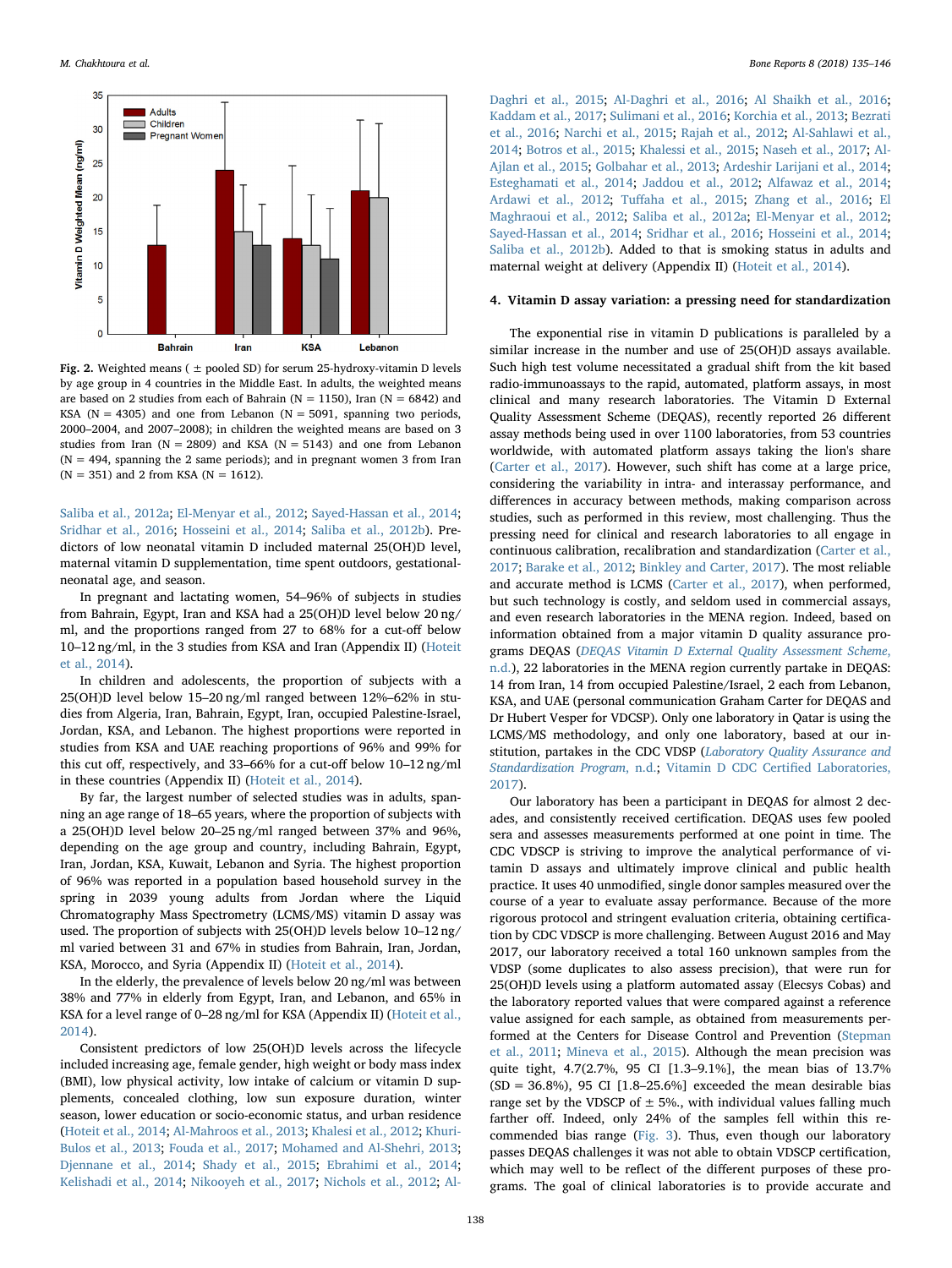<span id="page-4-0"></span>

Fig. 3. Percent bias in 160 samples run as part of Center of Diseases C (CDC) Vitamin D Standardization Program (VDSP). The percent bias of the individual reported values is shown for all 160 samples run at our institution over 4 quarters in 2016–2017 using the platform automated Roche Elecsys assay compared with reference values defined by the CDC VDSP reference. Percent bias formula: [(reported value – reference value) / reference value]  $\times$  100. Although the mean % bias in our samples was 14%, many individual values fell outside that recommended bias range of −5% to +5% (range framed by dotted lines).

reliable vitamin D measurements to help physicians and public health officials in clinical and public health decision making. Factors affecting the accuracy and reliability of vitamin D measurements are related to the extraction methods to extract the vitamin D metabolite from its binding protein, the detection of 25(OH)D2 metabolite, cross-reactivity with 3-epi-25OHD3 and other vitamin D metabolites, and matrix interferences. These factors can result in a percent bias ranging between −25% to +25%, based on means group of laboratories using the same assay ([DEQAS Vitamin D External Quality Assessment Scheme](#page-9-31), n.d.). In our study, we did observe a high variability in bias among individual samples provided by the CDC VDSCP [\(Fig. 3\)](#page-4-0). Since the samples provided by CDC are from individual donors, one can assume that similar variability in accuracy exists when measuring patient samples. Programs such as DEQAS combine sera to conduct their program, and this could result in samples showing a high bias being diluted with samples showing a low bias making it difficult to detect high variability in bias among different patients and could explain why certification through DEQAS can be achieved while certification through CDC VDSCP is more difficult to achieve. Clinical practice is based on single measurements performed on individual patients. The high variability in accuracy of measurements in patients is a pressing issue, the resolution of which is crucial to allow the successful pooling of 25(OH)D results across studies, the implementation of meta-analyses, and the development of evidence based vitamin D guidelines ([Barake et al., 2012](#page-9-29); [Binkley and](#page-9-30) [Carter, 2017](#page-9-30); [Binkley and Sempos, 2014\)](#page-9-32).

# 5. Randomized trials of vitamin D supplementation in different age categories

We had previously conducted a systematic review on vitamin D randomized trials across all age groups, in the region [\(Chakhtoura et al.,](#page-9-13) [2017a, 2017b\)](#page-9-13).

The 4 trials in children and adolescents ([El-Hajj Fuleihan et al.,](#page-9-33) [2006;](#page-9-33) [Ghazi et al., 2010;](#page-9-34) [Mayan et al., 2015](#page-10-31); [Neyestani et al., 2014](#page-10-32)), mean age of 9.8–16.6 years, baseline 25(OH)D level 7.9–25 ng/ml, showed that a vitamin D dose of 1400–2000 IU/d would be needed to maintain a desirable 25(OH)D level  $\geq$  20 ng/ml in the majority of the population [\(Ross et al., 2011;](#page-10-1) [Chakhtoura et al., 2017b\)](#page-9-35). One study demonstrated substantial improvements in body lean mass and total hip bone mineral content (BMC), in girls only, both in the low dose (400 IU/d) and the high dose (2000 IU/d) arms, compared to placebo, and in total hip area, in the high dose group only [\(El-Hajj Fuleihan](#page-9-33) [et al., 2006](#page-9-33)). Interestingly, the latter effect persisted at 1 year after the discontinuation of the intervention [\(Ghazal et al., 2016](#page-9-36)). The risk of bias in these trials varied widely [\(Chakhtoura et al., 2017b\)](#page-9-35).

Similarly, we had identified 19 RCTs in adults and elderly ([Chakhtoura et al., 2017a](#page-9-13); [Hosseini et al., 2014](#page-9-27); [Ahmadi et al., 2013](#page-8-8); Al-Sofi[ani et al., 2015;](#page-8-9) [Al-Zahrani et al., 2014;](#page-9-37) [Begay and Danshiyour,](#page-9-38) [2012;](#page-9-38) [Breslavsky et al., 2013](#page-9-39); [El-Hajj Fuleihan et al., 2016](#page-9-40); [Firouzabadi](#page-9-41) [et al., 2012](#page-9-41); [Gendelman et al., 2015;](#page-9-42) [Ghavamzadeh et al., 2014](#page-9-43); [Golan](#page-9-44) [et al., 2013](#page-9-44); [Moghassemi and Marjani, 2014;](#page-10-33) [Nasri et al., 2014;](#page-10-34) [Rashidi](#page-10-35) [et al., 2009](#page-10-35); Sharifi [et al., 2014](#page-10-36); [Salehpour et al., 2012](#page-10-37); [Taheri et al.,](#page-11-8) [2014;](#page-11-8) [Tehrani et al., 2014](#page-11-9)). The risk of bias in the trials was unclear to high, except for few ([Chakhtoura et al., 2017a](#page-9-13)). The response of 25(OH) D levels to vitamin D supplementation was blunted at high doses ([Chakhtoura et al., 2017a](#page-9-13)), similarly to findings in Western studies ([Ross et al., 2011;](#page-10-1) [Cashman et al., 2011\)](#page-9-45). Starting at a baseline 25(OH) D level of 8.6–15.5 ng/ml, a vitamin D dose  $\geq 2000$  IU/d allowed for the majority of subjects to increase their 25(OH)D level to a desirable level of 20 ng/ml [\(Chakhtoura et al., 2017a](#page-9-13)). In the meta-regression, baseline 25(OH)D level and vitamin D dose were significant predictors of the achieved 25(OH)D level post-intervention [\(Chakhtoura et al.,](#page-9-13) [2017a\)](#page-9-13).

We had also identified 10 trials in pregnant women [\(Chakhtoura](#page-9-35) [et al., 2017b;](#page-9-35) [Sabet et al., 2012](#page-10-38); [Dawodu et al., 2013](#page-9-46); [Shakiba and](#page-10-39) [Iranmanesh, 2013;](#page-10-39) [Soheilykhah et al., 2013](#page-10-40); [Etemadifar and](#page-9-47) [Janghorbani, 2015](#page-9-47); [Karamali et al., 2015;](#page-10-41) [Samimi et al., 2016a, 2016b](#page-10-42); Shahgheibi [et al., 2016](#page-10-43); [Vaziri et al., 2016](#page-11-10)). Nine studies were from Iran and one from the UAE [\(Chakhtoura et al., 2017b\)](#page-9-35). The risk of bias was unclear to high, with the exception of 2 studies [\(Chakhtoura et al.,](#page-9-35) [2017b\)](#page-9-35). Starting at a mean baseline 25(OH)D level of 7–11 ng/ml, a daily vitamin D dose of 1800–3600 IU was needed to allow for the majority of the subjects to reach a 25(OH)D level of 20 ng/ml ([Chakhtoura et al., 2017b\)](#page-9-35).

To update the above systematic review ([Chakhtoura et al., 2017a](#page-9-13); [Chakhtoura et al., 2017b](#page-9-35)), we conducted a comprehensive search spanning from 2015 to 2017, and only included trials with at least 50 participants per arm (Appendix I) [\(Arabi et al., 2010;](#page-9-8) [Bassil et al., 2013](#page-9-9); MENA Countries Defi[nition World Bank, n.d.](#page-10-7); [Chakhtoura et al., 2017a](#page-9-13); [Chakhtoura et al., 2017b](#page-9-35); [Green, 2011;](#page-9-14) [Weighted Mean Calculation](#page-11-4), n.d.; [Pooled Standard Deviation Calculation](#page-10-8), n.d.). The search yielded 1280 citations after removal of duplicates. We screened the full text of 242 papers, and identified 14 relevant trials ([Shahgheibi et al., 2016](#page-10-43); [Vaziri](#page-11-10) [et al., 2016;](#page-11-10) [Saad et al., 2018](#page-10-44); [Talaat et al., 2016;](#page-11-11) [Taheri et al., 2015](#page-11-12); [Tepper et al., 2016;](#page-11-13) [Zarrin et al., 2017](#page-11-14); [Kamelian et al., 2017](#page-10-45); [Jozanikohan and Kazemi Saleh, 2015;](#page-10-46) [Mohammad-Alizadeh-](#page-10-47)[Charandabi et al., 2015](#page-10-47); [Shehata, 2016](#page-10-48); [Rahme et al., 2017](#page-10-49); [Mojibian](#page-10-50) [et al., 2015](#page-10-50); [Behjat Sasan et al., 2017\)](#page-9-48).

# 5.1. Children and adolescents

The current update identified 2 trials in children, with a variable risk of bias from low to high. The study from KSA, randomized children, mean age 8.2 (3.5) years, to 400 IU/d (group 1), 45,000 IU weekly over 2 months then 400 IU/d (group 2), or 2000 IU/d for 3 months then 1000 IU/d for a total of 12 months (group 3) [\(Talaat et al., 2016\)](#page-11-11). The mean (SD) 25(OH)D level increased from 12.9–14.3(5.4) ng/ml at baseline, to reach 47.7(21.4) ng/ml and 36.2 (7.0) ng/ml at 4 months, in group 2 and 3, respectively, and then decreased to 23.1(12.7) ng/ml in group 2, while it was maintained at 37.7(5.3) ng/ml in group 3 ([Talaat et al., 2016](#page-11-11)). In contrast, it dropped from a high baseline of 21.7(9.5) to 17.0(9.4) ng/ml at 4 months, and 10.2(8.3) ng/ml at 12 months in the low dose group 1 ([Talaat et al., 2016\)](#page-11-11). Such findings confirm our previous report that a vitamin D dose of 1000–2000 IU/d may be necessary to maintain a 25(OH)D level  $\geq 20$  ng/ml, in children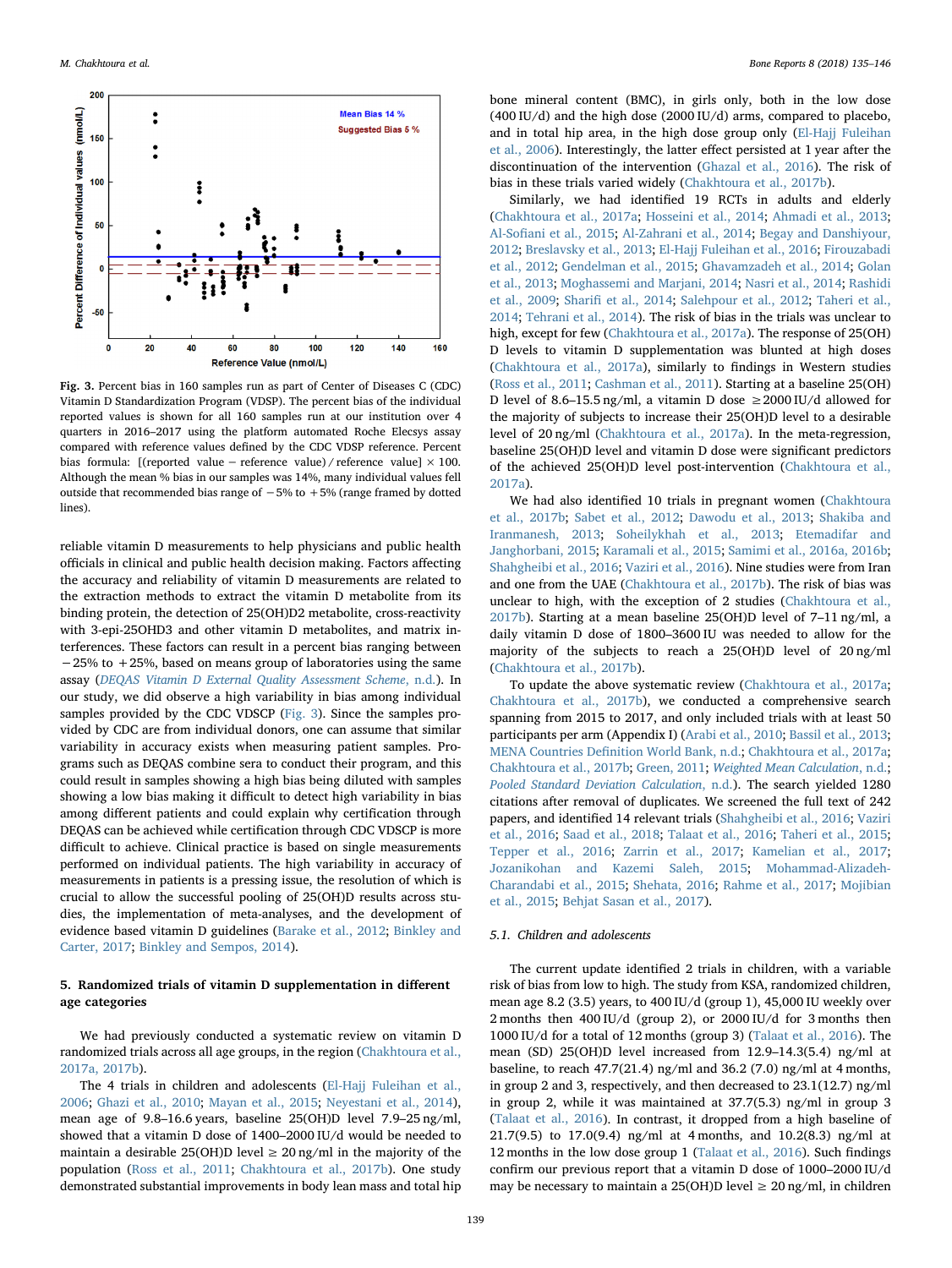and adolescents from this region [\(Chakhtoura et al., 2017b\)](#page-9-35). A study from Egypt demonstrated that 300 IU/kg/day of vitamin D increased serum 25(OH)D level from 26.3 (12.7) ng/ml to 45.9(17.2) ng/ml, and resulted in a significant 6 unit drop in the Childhood Autism Rating Scale (CARS), in children (mean age 5.4 years) with vitamin D insufficiency at baseline, compared to placebo ([Saad et al., 2018](#page-10-44)). Given the scarcity of vitamin D trials in children with autistic disorders ([Mazahery et al., 2016\)](#page-10-51), further trials are needed to confirm the protective effect of vitamin D supplementation in this specific population.

#### 5.2. Pregnant women

In the current update, we identified 4 studies all from Iran, with an unclear ([Shahgheibi et al., 2016](#page-10-43); [Vaziri et al., 2016;](#page-11-10) [Behjat Sasan et al.,](#page-9-48) [2017\)](#page-9-48) or high risk of bias ([Mojibian et al., 2015](#page-10-50)). Two of these studies were already described in our previous systematic review, and described here for completion, as they were published during the period 2015–2017 [\(Shahgheibi et al., 2016;](#page-10-43) [Vaziri et al., 2016](#page-11-10)).

#### 5.2.1. Vitamin D supplementation and 25(OH)D level

Two studies only reported on the change in 25(OH)D level following supplementation ([Vaziri et al., 2016](#page-11-10); [Mojibian et al., 2015\)](#page-10-50). The first compared an equivalent daily dose of around 3570 IU/d to 400 IU/d, and reported increments in the mean 25(OH)D level, from a mean baseline of 15 ng/ml, to 27 ng/ml in the low dose group, and to 38 ng/ ml in the high dose group ([Mojibian et al., 2015\)](#page-10-50). The second reported increments, from a baseline 25(OH)D level of 12 ng/ml, of 6.4 ng/ml using a vitamin D dose of 2000 IU/d, while no change was detected in the placebo group ([Vaziri et al., 2016](#page-11-10)). The increment in 25(OH)D level were 3 ng/ml/100 IU/d vitamin D for the lowest dose, and 0.3–0.6 ng/ ml/100 IU for the highest doses [\(Table 1\)](#page-5-0) [\(Vaziri et al., 2016;](#page-11-10) [Mojibian](#page-10-50) [et al., 2015](#page-10-50)). Such findings are comparable to those from our previous review [\(Chakhtoura et al., 2017b](#page-9-35)).

# 5.2.2. Vitamin D supplementation and other skeletal and non-skeletal parameters

Two studies (mean baseline 25(OH)D level 13.5–17.4 ng/ml), administered high doses of vitamin D, ranging from 3570 to 5000 IU/d, and compared that to placebo or a low dose (400 IU/d), started in the first and continued until the third trimester or delivery. Both studies reported a protective effect of a high vitamin D dose, compared to a low dose or placebo, on the incidence of Gestational Diabetes Mellitus (GDM), with a calculated relative risk (RR) of 0.3–0.5 [\(Shahgheibi](#page-10-43) [et al., 2016;](#page-10-43) Mojibian [et al., 2015\)](#page-10-50). These results are consistent with findings from our previous review ([Chakhtoura et al., 2017b](#page-9-35)), and another recent one that was based mostly on data from Iran [\(Akbari](#page-8-10) [et al., 2017](#page-8-10)). During pregnancy, vitamin D supplementation (at an equivalent daily dose of 1000–7142 IU) improved glycemic indices, when it was compared to no supplementation [\(Akbari et al., 2017](#page-8-10)), or when comparing a high ( $> 2000$  IU/d) to a low dose ( $< 800$  IU/d) ([Chakhtoura et al., 2017a\)](#page-9-13). However, these results were all derived from trials conducted in the same country (Iran) and the majority was conducted by the same research group ([Chakhtoura et al., 2017b](#page-9-35); [Akbari et al., 2017\)](#page-8-10).

One study demonstrated a protective effect of a high vitamin D dose, 50,000 IU every 2 weeks, started early in the second trimester, on the rate of pre-eclampsia, with a RR 1.94 (1.02–3.71), in the control arm compared to the high dose arm [\(Behjat Sasan et al., 2017](#page-9-48)). This is consistent with findings from previous reviews on the topic from studies conducted in Western countries ([De-Regil et al., 2016;](#page-9-49) [Hypponen et al.,](#page-9-50)

#### <span id="page-5-0"></span>Table 1

|  |  | Summary of 25(OH)D levels before and after supplementation in trials published during the Period 2015-2017, <sup>a</sup> with at least 50 participants per arm. |
|--|--|-----------------------------------------------------------------------------------------------------------------------------------------------------------------|
|--|--|-----------------------------------------------------------------------------------------------------------------------------------------------------------------|

| Author year/country                | Dose                                  | Mean age<br>(years) | Gender (%<br>female) | Duration        | Baseline<br>25(OH)D (ng/<br>ml) | Achieved<br>$25(OH)D$ (ng/<br>ml) | $\Delta$ 25(OH)D<br>(ng/ml) | $\Delta$ 25(OH)D/<br>$100$ IU/d $(ng/$<br>ml) | 25(OH)D<br>level assay |
|------------------------------------|---------------------------------------|---------------------|----------------------|-----------------|---------------------------------|-----------------------------------|-----------------------------|-----------------------------------------------|------------------------|
| Infants and children               |                                       |                     |                      |                 |                                 |                                   |                             |                                               |                        |
| Saad et al., 2018                  | $300$ IU/kg/d                         | 5                   | 22                   | 4 mo            | 26                              | 46                                | 20                          | NA                                            | <b>ELISA</b>           |
| Egypt                              | PBO                                   | 6                   |                      |                 | 27                              | 28                                | $\mathbf{1}$                |                                               |                        |
| Talaat et al., 2016                | 400                                   | 8                   | 51                   | $12 \text{ mo}$ | 22                              | 10                                | $-12$                       | NA                                            | <b>CLIA</b>            |
| <b>KSA</b>                         | 45,000 IU/w (2 mo)<br>than $400$ IU/d | 9                   |                      |                 | 14                              | 23                                | 9                           |                                               |                        |
|                                    | 2000 IU/d (3 mo)<br>then 1000 IU/d    | 8                   |                      |                 | 13                              | 38                                | 25                          |                                               |                        |
| Pregnant women                     |                                       |                     |                      |                 |                                 |                                   |                             |                                               |                        |
| Mojibian et al., 2015              | 400 IU/d                              | 27                  | 100                  | 12w GA till     | 15                              | 27                                | 12                          | 3                                             | <b>ELISA</b>           |
| Iran                               | 50,000 IU/2 w                         | 28                  |                      | delivery        | 15                              | 38                                | 23                          | 0.6                                           |                        |
|                                    | $(3570 \text{ IU}/d)$                 |                     |                      |                 |                                 |                                   |                             |                                               |                        |
| Vaziri et al., 2016                | 2000                                  | 32                  | 100                  | 26-28 w GA      | 12                              | 18                                | 6                           | 0.3                                           | <b>CLIA</b>            |
| Iran                               | PBO                                   | 26                  |                      | until delivery  | 13                              | 12                                | $-1$                        | NA                                            |                        |
| <b>Adults</b>                      |                                       |                     |                      |                 |                                 |                                   |                             |                                               |                        |
| Taheri et al., 2015                | 2000                                  | 30                  | 100                  | 3.7 mo          | 9                               | 28                                | 19                          | 0.9                                           | EIA                    |
| Iran                               | C                                     | 29                  |                      |                 | 9                               | 9                                 | $\bf{0}$                    | NA                                            |                        |
| El-Hajj Fuleihan et al.,           | 600                                   | 71                  | 57                   | $12 \text{ mo}$ | 20                              | 26                                | 6                           | 0.9                                           | <b>LCMS</b>            |
| 2016                               | 3750                                  | 71                  | 54                   |                 | 21                              | 36                                | 15                          | 0.4                                           |                        |
| Lebanon                            |                                       |                     |                      |                 |                                 |                                   |                             |                                               |                        |
| Tepper et al., 2016                | 100,000 IU                            | 48                  | $\bf{0}$             | $12 \text{ mo}$ | 16                              | 26                                | 10                          | 0.1                                           | NR                     |
| Occupied                           | bimonthly                             |                     |                      |                 |                                 |                                   |                             |                                               |                        |
| Palestine-Israel                   | $(6666 \text{ IU}/d)$                 |                     |                      |                 |                                 |                                   |                             |                                               |                        |
|                                    | PBO                                   |                     |                      |                 | 15                              | 21                                | 6                           | NA                                            |                        |
| Zarrin et al., 2017 <sup>b</sup>   | 1000                                  | 48                  | 53                   | 3 mo            | 19                              | -                                 | 11                          | 1.1                                           | <b>ELISA</b>           |
| Iran                               | PBO                                   | 48                  | 51                   |                 | 15                              | -                                 | $-2$                        | NA                                            |                        |
| Kamelian et al., 2017 <sup>b</sup> | 7142                                  | 39                  | 69                   | 9 mo            | 8                               | -                                 | $32\,$                      | 0.4                                           | <b>CLIA</b>            |
| Iran                               | PBO                                   | 41                  | 63                   |                 | 8                               |                                   | 9                           | NA                                            |                        |

Abbreviations: C: control; CLIA: Chemiluminescence Immunoassay; EIA: Enzymatic Immune Assay; ELISA: Enzyme Linked Immunosorbent Assay; GA: gestational age; LCMS: Liquid Chromatography Mass; mo: months; Spectrometry; NA: not applicable; NR: not reported; PBO: Placebo; w: weeks.

<span id="page-5-1"></span><sup>a</sup> This is an update of a previous systematic review on vitamin D randomized controlled trials conducted in the MENA region. For further details, refer to the main text and to previous publications [\(Chakhtoura et al., 2017a, 2017b\)](#page-9-13).

<span id="page-5-2"></span><sup>b</sup> Achieved 25(OH)D level not reported but the change in 25(OH)D level reported.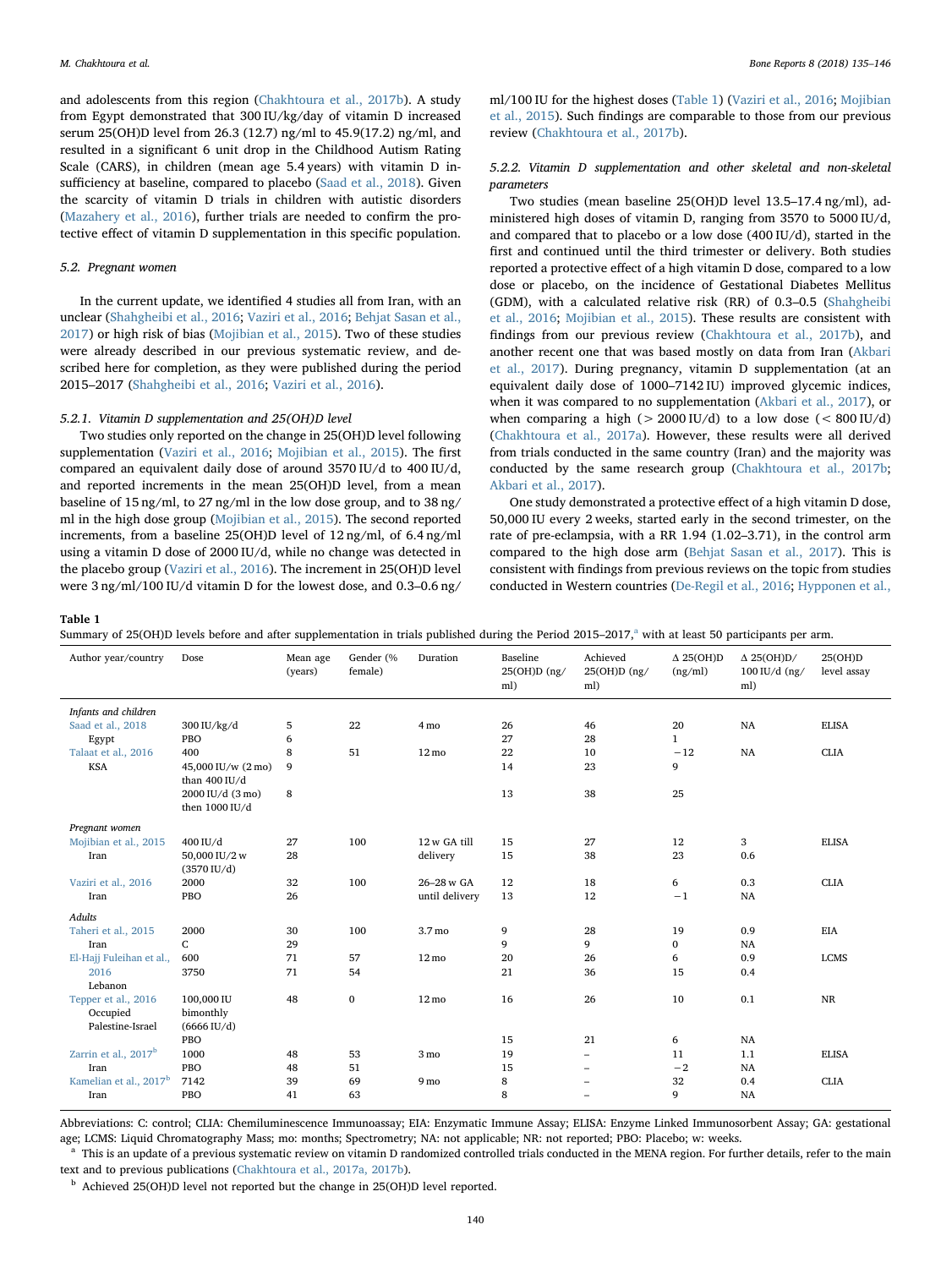#### [2013\)](#page-9-50).

The effect of vitamin D supplementation on neonatal and infant anthropometrics was assessed in one trial, that administered vitamin D (2000 IU/d), starting at 26–28 weeks gestation, or placebo [\(Vaziri et al.,](#page-11-10) [2016\)](#page-11-10). It revealed no significant difference between groups ([Vaziri](#page-11-10) [et al., 2016\)](#page-11-10). There was also no significant difference in BMD in a subgroup of the population who underwent this measurement, both in the mothers and their neonates [\(Vaziri et al., 2016\)](#page-11-10). To-date, the effect of vitamin D supplementation during pregnancy on neonatal anthropometric and bone parameters is still a matter of debate. While the neutral results described here-in replicate findings of a study from Brazil, that administered 200 IU of vitamin D with 600 mg of calcium daily, or placebo ([Diogenes et al., 2015\)](#page-9-51), other trials from the UK showed a potential beneficial effect with a vitamin D dose of 1000 IU/d, with a trend for a higher neonatal bone mineral content (BMC) at forearm ([Congdon et al., 1983\)](#page-9-52), or a higher whole body BMC, in neonates born in the winter season [\(Cooper et al., 2016\)](#page-9-53). Indeed, baseline 25(OH)D level vitamin D dose administered, and the timing at which supplementation was started, seem to be important modulators of response, and this needs to be taken into consideration.

#### 5.3. Adults and elderly

The current update identified 8 trials: 5 from Iran [\(Taheri et al.,](#page-11-12) [2015;](#page-11-12) [Zarrin et al., 2017](#page-11-14); [Kamelian et al., 2017](#page-10-45); [Jozanikohan and](#page-10-46) [Kazemi Saleh, 2015](#page-10-46); [Mohammad-Alizadeh-Charandabi et al., 2015](#page-10-47)), 1 from Egypt ([Shehata, 2016\)](#page-10-48), one from occupied Palestine/Israel ([Tepper et al., 2016](#page-11-13)), and one from Lebanon ([El-Hajj Fuleihan et al.,](#page-9-40) [2016;](#page-9-40) [Rahme et al., 2017](#page-10-49)). The latter was included in our previous review ([Chakhtoura et al., 2017a](#page-9-13)), since we had access to primary data, but it was not published then, and is described herein [\(Table 1](#page-5-0)) [\(El-Hajj](#page-9-40) [Fuleihan et al., 2016](#page-9-40); [Taheri et al., 2015](#page-11-12); [Tepper et al., 2016](#page-11-13); [Zarrin](#page-11-14) [et al., 2017;](#page-11-14) [Kamelian et al., 2017](#page-10-45)). The risk of bias in the included trials was unclear ([Taheri et al., 2015](#page-11-12); [Tepper et al., 2016](#page-11-13); [Kamelian](#page-10-45) et [al., 2017;](#page-10-45) [Jozanikohan and Kazemi Saleh, 2015](#page-10-46)) to high ([Zarrin et al.,](#page-11-14) [2017;](#page-11-14) [Mohammad-Alizadeh-Charandabi et al., 2015](#page-10-47)), with the exception of 2 RCTs considered at low risk of bias ([El-Hajj Fuleihan et al.,](#page-9-40) [2016;](#page-9-40) [Shehata, 2016](#page-10-48)). Three studies were conducted exclusively in women ([Taheri et al., 2015](#page-11-12); [Mohammad-Alizadeh-Charandabi et al.,](#page-10-47) [2015;](#page-10-47) [Shehata, 2016\)](#page-10-48), one study exclusively in men ([Tepper et al.,](#page-11-13) [2016\)](#page-11-13) and the others included both genders ([El-Hajj Fuleihan et al.,](#page-9-40) [2016;](#page-9-40) [Zarrin et al., 2017](#page-11-14); [Kamelian et al., 2017](#page-10-45); [Jozanikohan and](#page-10-46) [Kazemi Saleh, 2015\)](#page-10-46). The mean BMI was  $\geq$  25 kg/m<sup>2</sup> in all studies [\(El-](#page-9-40)[Hajj Fuleihan et al., 2016](#page-9-40); [Taheri et al., 2015](#page-11-12); [Tepper et al., 2016](#page-11-13); [Zarrin et al., 2017](#page-11-14); [Kamelian et al., 2017;](#page-10-45) [Shehata, 2016\)](#page-10-48). Several trials were conducted in individuals with diseases not expected to affect vitamin D metabolism, such as pre-diabetes [\(Zarrin et al., 2017](#page-11-14)), asymptomatic bacterial vaginosis [\(Taheri et al., 2015](#page-11-12)), coronary artery disease [\(Jozanikohan and Kazemi Saleh, 2015](#page-10-46)). All the studies compared vitamin D supplementation (low < 1000 IU/d [\(Mohammad-](#page-10-47)[Alizadeh-Charandabi et al., 2015;](#page-10-47) [Shehata, 2016](#page-10-48)), intermediate dose 1000–2000 IU/d [\(Taheri et al., 2015;](#page-11-12) [Zarrin et al., 2017](#page-11-14)), or high dose > 2000 IU/d [\(Tepper et al., 2016;](#page-11-13) [Kamelian et al., 2017](#page-10-45); [Jozanikohan and Kazemi Saleh, 2015](#page-10-46)) to placebo, except one study that compared a low (600 IU/d) to a high (3750 IU/d) vitamin D dose [\(El-](#page-9-40)[Hajj Fuleihan et al., 2016\)](#page-9-40).

5.3.1. Serum 25(OH)D levels before and after vitamin D supplementation Data are derived from 6 studies ([El-Hajj Fuleihan et al., 2016;](#page-9-40) [Taheri](#page-11-12) [et al., 2015](#page-11-12); [Tepper et al., 2016](#page-11-13); [Zarrin et al., 2017](#page-11-14); [Kamelian et al.,](#page-10-45) [2017;](#page-10-45) [Jozanikohan and Kazemi Saleh, 2015\)](#page-10-46). Mean baseline 25(OH)D level was < 10 ng/ml in 2 studies ([Taheri et al., 2015](#page-11-12); [Kamelian et al.,](#page-10-45) [2017\)](#page-10-45), 10–20 ng/ml in one ([Tepper et al., 2016\)](#page-11-13), and between 20 and 30 ng/ml in 2 other studies ([El-Hajj Fuleihan et al., 2016;](#page-9-40) [Zarrin et al.,](#page-11-14) [2017\)](#page-11-14). One study did not report on baseline 25(OH)D levels, but specified that all the participants had a level < 30 ng/ml [\(Jozanikohan and](#page-10-46)

[Kazemi Saleh, 2015\)](#page-10-46). The increment in 25(OH)D level per 100 IU/d was inversely proportional to the administered dose, similar to our previous findings ([Chakhtoura et al., 2017a\)](#page-9-13), ranging between 0.9 and 1.1 ng/ml per 100 IU/d for doses  $\leq$  2000 IU/d, and between 0.1 and 0.4 ng/ml per 100 IU/d for doses  $\geq$  3000 IU/d ([Table 1\)](#page-5-0) ([El-Hajj Fuleihan et al., 2016](#page-9-40); Taheri [et al., 2015;](#page-11-12) [Tepper et al., 2016;](#page-11-13) [Zarrin et al., 2017](#page-11-14); [Kamelian](#page-10-45) [et al., 2017](#page-10-45)).

# 5.3.2. Vitamin D supplementation and other skeletal parameters

Vitamin D at a dose of 50,000 IU/week for 9 months in 119 Iranian women and men resulted in a significant increase in FGF23 level, compared to placebo [\(Kamelian et al., 2017\)](#page-10-45). An adequately powered study of 221 elderly overweight Lebanese individuals, with a baseline femoral T-score of  $-1.7$  (0.8), demonstrated that vitamin D3 at daily equivalent doses of 600 IU or 3570 IU yielded similar increments in BMD at one year, despite a significant difference in the achieved 25(OH)D level, 36 (9.7) ng/ml in the high dose arm and 26 (7) ng/ml in the low dose arm [\(Rahme et al., 2017](#page-10-49)).

#### 5.3.3. Vitamin D supplementation and extra-skeletal parameters

Three studies assessed the effect of vitamin D supplementation on metabolic and glycemic indices, as primary outcomes [\(El-Hajj Fuleihan](#page-9-40) [et al., 2016;](#page-9-40) [Tepper et al., 2016;](#page-11-13) [Zarrin et al., 2017](#page-11-14)). Significant improvement in the fasting blood glucose, insulin and HOMA-IR levels in pre-diabetic Iranian patients were noted in subjects receiving vitamin D3 1000 IU/d over 3 months, compared to placebo [\(Zarrin et al., 2017](#page-11-14)). Another study conducted on a similar population from occupied Palestine/Israel, administered a higher vitamin D dose, 100,000 IU bimonthly, and did not show any significant difference in glycemic indices between arms ([Tepper et al., 2016\)](#page-11-13). Finally, the above described study in Lebanese overweight elderly did not detect any significant difference in indices of insulin resistance, including HOMA-IR, in the high compared to the low vitamin D dose groups ([El-Hajj Fuleihan](#page-9-40) [et al., 2016](#page-9-40)). In trials conducted in women of reproductive age, vitamin D supplementation allowed an improvement in premenstrual syndrome ([Shehata, 2016\)](#page-10-48), a higher rate of cure of asymptomatic bacterial vaginosis [\(Taheri et al., 2015\)](#page-11-12), and a lower rate of oral contraception discontinuation [\(Mohammad-Alizadeh-Charandabi et al., 2015](#page-10-47)).

Clinical trials of vitamin D supplementation and its impact on skeletal and extra-skeletal parameters, and surrogate outcomes, from the MENA, are still scarce. There are no studies on fall or fracture. Findings on metabolic and glycemic parameters are conflicting ([El-Hajj Fuleihan](#page-9-40) [et al., 2016;](#page-9-40) [Tepper et al., 2016](#page-11-13); [Zarrin et al., 2017\)](#page-11-14). While our previous systematic review showed a significant improvement in HOMA-IR with a high vitamin D dose, in studies extending over ≤4 months (Chakhtoura [et al., 2017a\)](#page-9-13), results of the current studies were conflicting, possibly related to differences in the risk of bias, race (Persian versus Arab) and study duration; the protective effect of vitamin D supplementation was only detected in short term studies, and not in those extending over 12 months [\(El-Hajj Fuleihan et al., 2016;](#page-9-40) [Tepper](#page-11-13) [et al., 2016](#page-11-13)). Indeed, this controversy is not specific to the MENA region, but constitutes a challenge worldwide ([Mirhosseini et al., 2017](#page-10-52); [Lee et al., 2017](#page-10-53)). The recent scientific statement of the European Society for Clinical and Economic Aspects of Osteoporosis and Osteoarthritis (ESCEO) on vitamin D supplementation for the prevention and management of chronic non-skeletal diseases concluded that "no evidence exists, so far, that administering vitamin D could reduce type 2 diabetes or obesity in the general population" ([Cianferotti et al., 2017](#page-9-54)). Such statement is consistent with the Institute of Medicine 2009 report regarding the effect of vitamin D supplementation on various outcomes including cancer/neoplasms, cardiovascular disease and hypertension, diabetes and metabolic syndrome, falls and physical performance, immune functioning and autoimmune disorders, infections, neuropsychological functioning, and preeclampsia ([Ross et al., 2011\)](#page-10-1).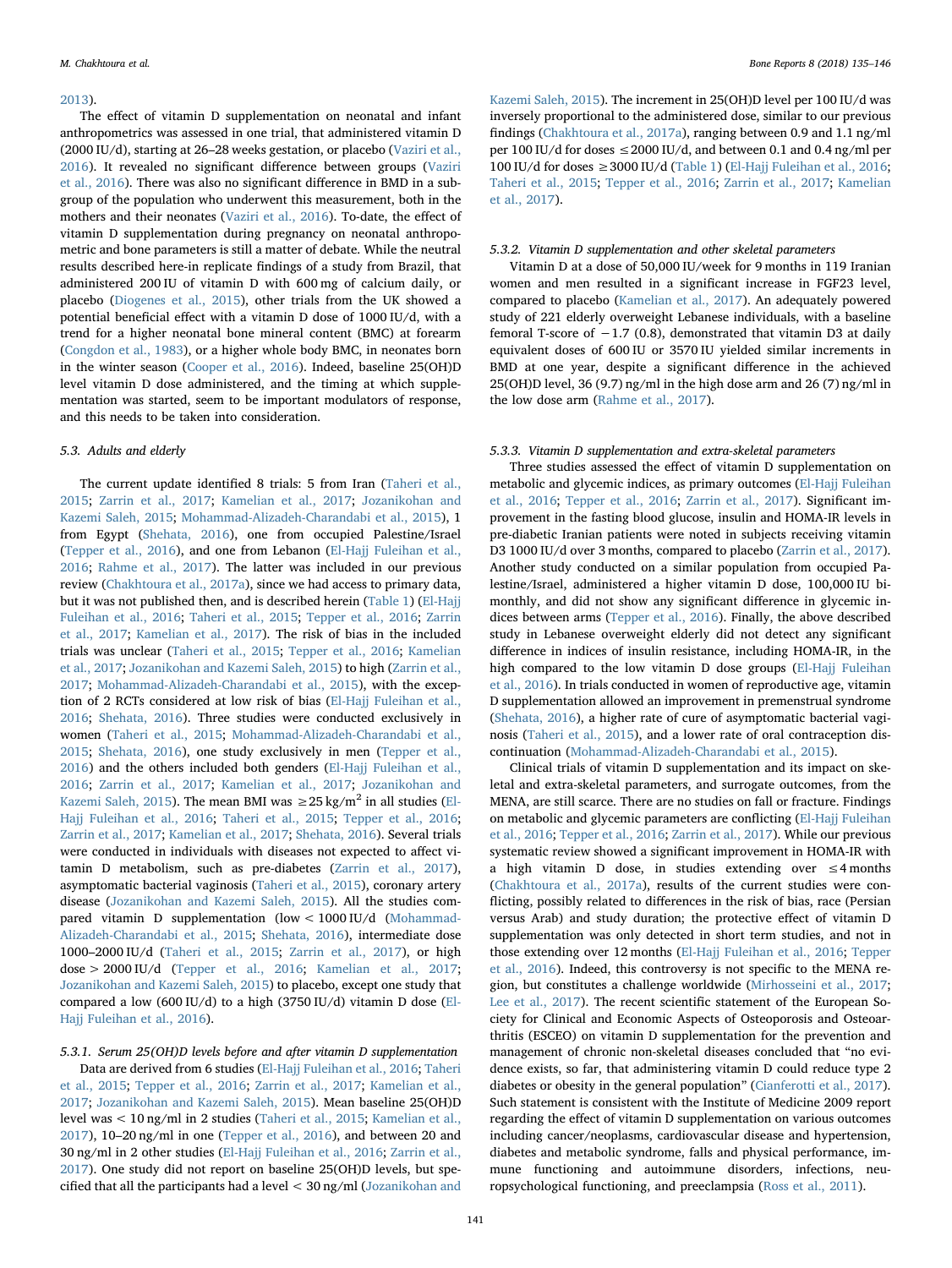#### <span id="page-7-0"></span>Table 2

Summary of vitamin D replacement guidelines in the general population, identified in the MENA region.

| Author year/journal                                                                    | Country     | Guidelines developing group <sup>a</sup>                                                                                                                                                                                                                                                                                                                                                           | Desirable 25(OH) D level                                                                                             | Recommendations                                                                                                                                                                               |
|----------------------------------------------------------------------------------------|-------------|----------------------------------------------------------------------------------------------------------------------------------------------------------------------------------------------------------------------------------------------------------------------------------------------------------------------------------------------------------------------------------------------------|----------------------------------------------------------------------------------------------------------------------|-----------------------------------------------------------------------------------------------------------------------------------------------------------------------------------------------|
| A vitamin D targeted guidelines<br>Raef et al., 2011<br>Ann Saudi Med                  | <b>KSA</b>  | Osteoporosis Working Group of King Faisal Specialist<br>Hospital and Research Centre                                                                                                                                                                                                                                                                                                               | NA                                                                                                                   | - 18-50 years: 400-800 IU/d<br>$-51-70$ years: 800 IU/d<br>$-$ > 70 years: 800 IU/d                                                                                                           |
| Al-Daghri et al., 2017<br>Arch Osteoporos                                              | <b>KSA</b>  | Prince Mutaib Chair for Biomarkers of Osteoporosis:<br>12 local and 2 expert advisers from the European<br>Society for Clinical and Economic Aspects of<br>Osteoporosis and Osteoarthritis (ESCEO)                                                                                                                                                                                                 | - Sufficiency: 25(OH)<br>$D \geq 20$ ng/ml<br>- Adequacy for frail,<br>osteoporotic elderly:<br>$25(OH)D > 30$ ng/ml | - Pregnant women: $1000-2000$ IU/d<br>- Post-menopausal women:<br>1000-2000 IU/d                                                                                                              |
| Haq et al., 2018<br>J Steroid Biochem Mol Biol                                         | <b>UAE</b>  | Not defined explicitly, but authors included experts in<br>endocrinology and metabolism, biochemistry and<br>public health                                                                                                                                                                                                                                                                         | $-30$ ng/ml as per the<br><b>Endocrine Society</b>                                                                   | - Children and adolescents:<br>600-1000 IU/d<br>$-$ > 18 years: 800-2000 IU/d<br>- Pregnant women: $1500-2000$ IU/d                                                                           |
| B osteoporosis guidelines                                                              |             |                                                                                                                                                                                                                                                                                                                                                                                                    |                                                                                                                      |                                                                                                                                                                                               |
| Lebanese Society for<br>Osteoporosis and Metabolic<br>Bone disorders (OSTEOS),<br>2012 | Lebanon     | Guidelines developed by: OSTEOS<br>Guidelines endorsed by: Lebanese Society of<br>Endocrinology; Lebanese Society of Obstetrics and<br>Gynecology; Lebanese Association of Orthopedic<br>Surgeons; Lebanese Society of Radiology; Lebanese<br>Society of Rheumatology; Lebanese Society of Family<br>Medicine; Lebanese Society of Internal Medicine;<br>Lebanese Society of General Practitioners | $30-60$ ng/ml                                                                                                        | - Children-adolescents and low-risk<br>adults under 50 years of age:<br>600-1000 IU/d<br>- High-risk and older adults:<br>1000-2000 IU/d, with potential for<br>consideration of higher doses |
| Maalouf et al., 2007<br>J Musculo-skelet Neuronal<br>Interact                          | <b>MENA</b> | Not defined explicitly, but authors included experts in<br>osteoporosis, endocrinology and metabolism                                                                                                                                                                                                                                                                                              | No clear statement                                                                                                   | - Women 50-70 year: $\geq 400$ IU/d<br>- Women $>$ 70 years: $\geq$ 600 IU/d                                                                                                                  |

Abbreviations: 25(OH) D: 25‑hydroxyvitamin D; ESCEO: European Society for Clinical and Economic Aspects of Osteoporosis and Osteoarthritis; KSA: Kingdom of Saudi Arabia; MENA: Middle East and North Africa; NA: not available; OSTEOS: Lebanese Society for Osteoporosis and Metabolic Bone disorders; UAE: United Arab Emirates.

<span id="page-7-1"></span><sup>a</sup> None of the documents describe the methodology used in the guideline development process.

# 6. Available vitamin D replacement guidelines for MENA - who to screen and replacement doses

The search strategy identified 70 citations for Medline, 60 for Pubmed, and 171 for Embase. After screening titles and abstracts, we considered 5 citations as eligible, targeting the general population ([Table 2\)](#page-7-0) ([Raef et al., 2011](#page-10-54); [Al-Daghri et al., 2017;](#page-8-11) [Haq et al., 2018](#page-9-55); [Lebanese Society of Osteoporosis and Metabolic Bone Disorders, 2012](#page-10-55); [Maalouf et al., 2007\)](#page-10-56). Two guidelines included recommendations on vitamin D replacement, as part of osteoporosis guidelines ([Raef et al.,](#page-10-54) [2011;](#page-10-54) [Maalouf et al., 2007\)](#page-10-56), and recommended a vitamin D dose ranging between 400 and 800 IU/d, depending on the age category. The Lebanese Society for Osteoporosis and Metabolic Bone disorders (OS-TEOS) recommends a vitamin D dose of 600–1000 IU/d for children, adolescents and low risk adults (< 50 years), and a dose of 1000–2000 IU/d for older and high risk adults ([Lebanese Society of](#page-10-55) [Osteoporosis and Metabolic Bone Disorders, 2012\)](#page-10-55). Two other guidelines, from KSA and UAE, were exclusively dedicated to vitamin D supplementation, and recommended 800–2000 IU/d, depending on age category and reproductive status ([Al-Daghri et al., 2017;](#page-8-11) [Haq et al.,](#page-9-55) [2018\)](#page-9-55). None of these guidelines were based on a rigorous systematic review on vitamin D dose response in the MENA region, but rather, they were mostly based on expert opinion and review of the evidence from Western studies, regarding target 25(OH)D level, and recommended doses ([Table 2](#page-7-0)) [\(Raef et al., 2011](#page-10-54); [Al-Daghri et al., 2017;](#page-8-11) [Haq et al.,](#page-9-55) [2018;](#page-9-55) [Lebanese Society of Osteoporosis and Metabolic Bone Disorders,](#page-10-55) [2012;](#page-10-55) [Maalouf et al., 2007\)](#page-10-56).

# 7. Ongoing trials

Our search on [ClinicalTrials.Gov](http://ClinicalTrials.Gov) identified 7 ongoing studies conducted in adults (3 from KSA, one from Iran, one from Qatar and one from occupied Palestine/Israel, Appendix III). Two studies are conducted on patients with multiple sclerosis ( $n = 240$  and 200), and assess the effect of vitamin D supplementation (50,000 IU/week) over one year, on disease relapse rate, and the extended disability state scale score. One study is conducted in diabetic patients ( $n = 180$ ) and evaluates the effect of vitamin D, given as a monthly loading dose of 120,000 IU over 6 months, compared to placebo, on the change in HbA1c, and other metabolic parameters. Two other studies target patients at high risk of diabetes ( $n = 200$ ) or those with impaired glucose tolerance (n = 500), and administer a high vitamin D dose (4000–5000 IU/d), or placebo. Their primary outcome is insulin resistance and the incidence of diabetes, respectively. The remaining 2 studies (n = 1080 and 432) compare the effect of different doses of vitamin D on 25(OH)D level and other mineral and muscle parameters.

We identified 2 ongoing studies in pregnant women. One of them from Lebanon ( $n = 280$ ), administers 2 vitamin D doses, a low (daily equivalent dose of 660 IU) versus a high dose (daily equivalent dose of 2850 IU), started early in the second trimester and continued until delivery. The latter study is powered for 2 primary outcomes: the proportion of women reaching the IOM desirable level of 20 ng/ml and neonatal bone mineral content, assessed by DXA at 4 weeks  $($   $±$  2 weeks) after birth. The other study from occupied Palestine/Israel compares 2 lower vitamin D doses (400 IU/d versus 2000 IU/d), and assesses the impact of supplementation on tibial and radial bone density, using quantitative US.

Although two of the described studies (one in adults and one in pregnant women) had an estimated completion date in 2012 and 2014, we could not identify any results on [clinicaltrials.gov](http://clinicaltrials.gov), nor in PubMed, Medline, and Embase.

# 8. Discussion

Nutritional rickets is still seen in our region, due to peculiar lifestyle factors, and genetic rickets is more likely to occur than in other regions, due to high consanguinity rates. There are no population based studies in the MENA region to derive specific statistics.

Our systematic review confirms the high prevalence of silent hypovitaminosis D in the MENA region, and that vitamin D at doses higher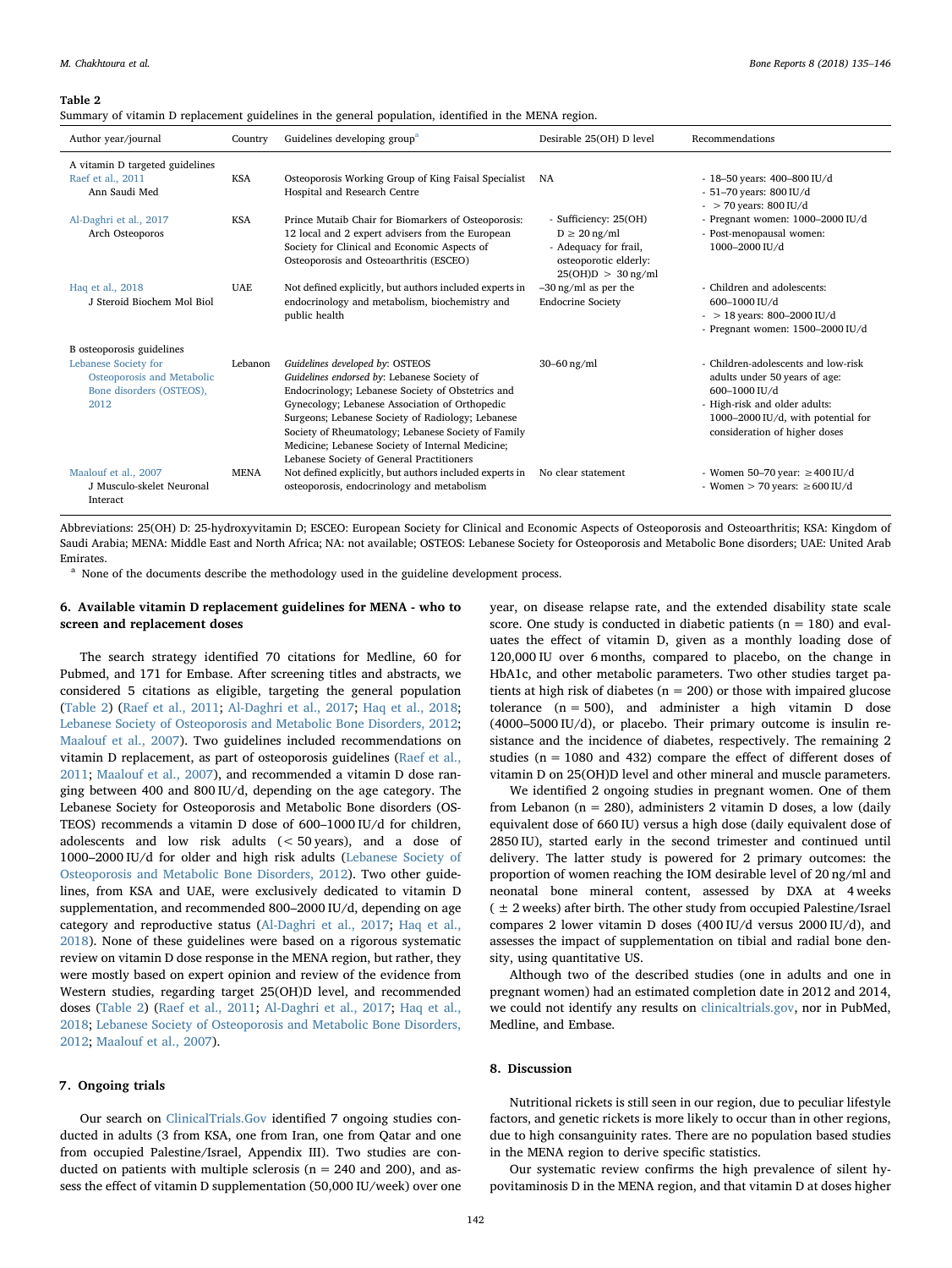than those recommended by the IOM would be necessary to raise serum 25(OH)D levels to the desirable range of 20 ng/ml defined, in western populations ([Arabi et al., 2010;](#page-9-8) [Bassil et al., 2013;](#page-9-9) [Chakhtoura et al.,](#page-9-13) [2017a, 2017b\)](#page-9-13).

However, the clinical significance of 25(OH)D levels in the teens to below 20 ng/ml, such as commonly seen and illustrated in case 3, is totally unclear. Similarly, unknown is the desirable 25(OH)D range due to the scarcity of vitamin D RCTs investigating the impact of its replacement on major health outcomes in this region.

The predictors of low 25(OH)D levels highlighted in this report are well described and include extremes of age, female gender (some studies reported higher levels in women due to the higher likelihood of using vitamin D supplements), pregnancy, latitude, UVB/sun exposure, pollution, concealed clothing style, high BMI, lower socioeconomic status, skin pigmentation, race, and ethnicity [\(Holick, 2007](#page-9-0); [Bassil](#page-9-9) [et al., 2013](#page-9-9)). Seasonal variations of vitamin D are well described, with lower serum 25(OH)D levels in the winter, except for countries from the Gulf states, where they are lower in the summer due to longer in-door dwelling to avoid the scorching heat. In addition, genetic factors, namely polymorphisms in key genes of the vitamin D pathway, modulate vitamin D status in western populations and possibly the Middle East [\(Wang et al., 2010](#page-11-15); [Ahn et al., 2010](#page-8-12); [Arabi et al., 2017\)](#page-9-56). The recognition of these consistent predictors justifies vitamin D supplementation strategies to prevent progression to symptomatic osteomalacia or rickets, which although becoming increasingly rare, is certainly not extinct in the region.

We recognize several limitations of our systematic review, mostly stemming from the original studies available. None of the observational studies or trials was truly population-based, as detailed in Appendix II ([Hoteit et al., 2014](#page-9-10); [Al-Mahroos et al., 2013;](#page-8-1) [Khalesi et al., 2012](#page-10-10); [Khuri-](#page-10-11)[Bulos et al., 2013;](#page-10-11) [Fouda et al., 2017](#page-9-15); [Mohamed and Al-Shehri, 2013](#page-10-12); [Djennane et al., 2014](#page-9-16); [Shady et al., 2015;](#page-10-13) [Ebrahimi et al., 2014](#page-9-17); [Kelishadi et al., 2014](#page-10-14); [Nikooyeh et al., 2017;](#page-10-15) [Nichols et al., 2012](#page-10-16); [Al-](#page-8-2)[Daghri et al., 2015](#page-8-2); [Al-Daghri et al., 2016;](#page-8-3) [Al Shaikh et al., 2016](#page-8-4); [Kaddam et al., 2017](#page-10-17); [Sulimani et al., 2016](#page-10-18); [Korchia et al., 2013;](#page-10-19) [Bezrati](#page-9-18) [et al., 2016;](#page-9-18) [Narchi et al., 2015](#page-10-20); [Rajah et al., 2012;](#page-10-21) [Al-Sahlawi et al.,](#page-8-5) [2014;](#page-8-5) [Botros et al., 2015](#page-9-19); Khalessi [et al., 2015;](#page-10-22) [Naseh et al., 2017](#page-10-23); [Al-](#page-8-6)[Ajlan et al., 2015](#page-8-6); [Golbahar et al., 2013](#page-9-20); [Ardeshir Larijani et al., 2014](#page-9-21); [Esteghamati et al., 2014](#page-9-22); [Jaddou et al., 2012;](#page-9-23) [Alfawaz et al., 2014](#page-8-7); [Ardawi et al., 2012;](#page-9-24) Tuff[aha et al., 2015](#page-11-5); [Zhang et al., 2016;](#page-11-6) [El](#page-9-25) [Maghraoui et al., 2012;](#page-9-25) [Saliba et al., 2012a;](#page-10-24) [El-Menyar et al., 2012](#page-9-26); [Sayed-Hassan et al., 2014;](#page-10-25) [Sridhar et al., 2016;](#page-10-26) [Hosseini et al., 2014](#page-9-27); [Saliba et al., 2012b\)](#page-10-27). Although we only selected relatively large studies (trials with ≥50 participants per arm, and observational studies with ≥100 participants), sample size calculations and power analyses were missing from several reports. There was a large heterogeneity in 25(OH)D assays used, and only few studies reported 25(OH)D results obtained with the superior method of LCMS/MS. This is an important limitation considering the high variability in 25(OH)D assays and for many limited accuracy. Indeed, none of the reports mentioned participation in an external vitamin D quality assurance program, and the number of participating laboratories, with the exception of a couple of countries, in DEQAS and VDSP was quite low. The risk of bias of RCTs was high, with the exception of a few [\(El-Hajj Fuleihan et al., 2016](#page-9-40); [Saad et al., 2018;](#page-10-44) [Shehata, 2016](#page-10-48)), and although it was not independently assessed by 2 co-authors, this causes serious concerns regarding the internal validity of the trials reported. In studies where mean 25(OH)D levels were not reported, we assumed that the mean and median are the same. Reporting of patients' compliance and adverse events was scarce, and data on the safety of moderate to high vitamin D doses is therefore still lacking.

In summary, most RCTs identified the impact of vitamin D supplementation on serum 25(OH)D levels as the main outcome, and no study has evaluated its effect of supplementation on fractures or falls. Furthermore, the few guidelines available are mostly based on expert opinion. Given the large variability in fracture risk worldwide ([Ballane](#page-9-57)

[et al., 2014;](#page-9-57) [Kanis et al., 2012](#page-10-57)), and the high prevalence of hypovitaminosis D in the MENA region, the significance of which is unclear, large randomized controlled trials from the MENA region are needed to confirm the applicability of findings from Western countries, and to enable the rigorous development of region-specific vitamin D guidelines.

Supplementary data to this article can be found online at [https://](https://doi.org/10.1016/j.bonr.2018.03.004) [doi.org/10.1016/j.bonr.2018.03.004.](https://doi.org/10.1016/j.bonr.2018.03.004)

# Conflicts of interest statement

Nothing to disclose.

### Transparency document

The [Transparency document](https://doi.org/10.1016/j.bonr.2018.03.004) associated with this article can be found, in online version.

#### Acknowledgements

We would like to thank Miss Aida Farha, Medical Information Specialist, Saab Medical Library at the American University of Beirut - Lebanon, for her advice and assistance in designing comprehensive and complex searches of the various medical literature resources and for the provision of articles, Drs Sami Sanjad and Lamyah Atweh for their sharing of the rickets case and radiographs, and Mr Ali Hamoudi for his help with the manuscript figures. We are grateful for the expert input of Dr Hubert Vesper (VDSP, CDC, USA), Dr Chris Sempos (NIH, Office of Dietary Supplements, USA), and Mr Graham Carter (DEQAS, UK) on the vitamin D assay section. Research reported in this publication was supported by the Fogarty International Center and Office of Dietary Supplements of the National Institutes of Health under Award Number D43 TW009118. The content is solely the responsibility of the authors and does not necessarily represent the official views of the National Institutes of Health.

#### References

- <span id="page-8-8"></span>[Ahmadi, N., Mortazavi, M., Iraj, B., Askari, G., 2013. Whether vitamin D3 is e](http://refhub.elsevier.com/S2352-1872(18)30015-9/rf0005)ffective in [reducing proteinuria in type 2 diabetic patients? J. Res. Med. Sci. 18 \(5\), 374](http://refhub.elsevier.com/S2352-1872(18)30015-9/rf0005)–377. [Ahn, J., Yu, K., Stolzenberg-Solomon, R., et al., 2010. Genome-wide association study of](http://refhub.elsevier.com/S2352-1872(18)30015-9/rf0010)
- <span id="page-8-12"></span><span id="page-8-10"></span>[circulating vitamin D levels. Hum. Mol. Genet. 19 \(13\), 2739](http://refhub.elsevier.com/S2352-1872(18)30015-9/rf0010)–2745. [Akbari, M., Mosazadeh, M., Lankarani, K.B., et al., 2017. The e](http://refhub.elsevier.com/S2352-1872(18)30015-9/rf0015)ffects of vitamin D sup[plementation on glucose metabolism and lipid pro](http://refhub.elsevier.com/S2352-1872(18)30015-9/rf0015)files in patients with gestational [diabetes: a systematic review and meta-analysis of randomized controlled trials.](http://refhub.elsevier.com/S2352-1872(18)30015-9/rf0015) [Horm. Metab. Res. 49 \(9\), 647](http://refhub.elsevier.com/S2352-1872(18)30015-9/rf0015)–653.
- <span id="page-8-4"></span>[Al Shaikh, A.M., Abaalkhail, B., Soliman, A., et al., 2016. Prevalence of vitamin D de](http://refhub.elsevier.com/S2352-1872(18)30015-9/rf0020)fi[ciency and calcium homeostasis in Saudi children. J. Clin. Res. Pediatr. Endocrinol. 8](http://refhub.elsevier.com/S2352-1872(18)30015-9/rf0020) [\(4\), 461](http://refhub.elsevier.com/S2352-1872(18)30015-9/rf0020)–467.
- <span id="page-8-6"></span>[Al-Ajlan, A., Krishnaswamy, S., Alokail, M.S., et al., 2015. Vitamin D de](http://refhub.elsevier.com/S2352-1872(18)30015-9/rf0025)ficiency and [dyslipidemia in early pregnancy. BMC Dermatol. 15, 314.](http://refhub.elsevier.com/S2352-1872(18)30015-9/rf0025)
- <span id="page-8-0"></span>[Al-Ali, H., El-Hajj Fuleihan, G., 2000. Nutritional osteomalacia: substantial clinical im](http://refhub.elsevier.com/S2352-1872(18)30015-9/rf0030)[provement and gain in bone density posttherapy. J. Clin. Densitom. 3 \(1\), 97](http://refhub.elsevier.com/S2352-1872(18)30015-9/rf0030)–101.
- <span id="page-8-2"></span>[Al-Daghri, N.M., Al-Saleh, Y., Aljohani, N., et al., 2015. Vitamin D de](http://refhub.elsevier.com/S2352-1872(18)30015-9/rf0035)ficiency and car[diometabolic risks: a juxtaposition of Arab adolescents and adults. PLoS One 10 \(7\),](http://refhub.elsevier.com/S2352-1872(18)30015-9/rf0035) [e0131315.](http://refhub.elsevier.com/S2352-1872(18)30015-9/rf0035)
- <span id="page-8-3"></span>[Al-Daghri, N.M., Al-Saleh, Y., Khan, N., et al., 2016. Sun exposure, skin color and vitamin](http://refhub.elsevier.com/S2352-1872(18)30015-9/rf0040) [D status in Arab children and adults. J. Steroid Biochem. Mol. Biol. 164, 235](http://refhub.elsevier.com/S2352-1872(18)30015-9/rf0040)–238.
- <span id="page-8-11"></span>[Al-Daghri, N.M., Al-Saleh, Y., Aljohani, N., et al., 2017. Vitamin D status correction in](http://refhub.elsevier.com/S2352-1872(18)30015-9/rf0045) [Saudi Arabia: an experts' consensus under the auspices of the European Society for](http://refhub.elsevier.com/S2352-1872(18)30015-9/rf0045) [Clinical and Economic Aspects of Osteoporosis, Osteoarthritis, and Musculoskeletal](http://refhub.elsevier.com/S2352-1872(18)30015-9/rf0045) [Diseases \(ESCEO\). Arch. Osteoporos. 12 \(1\), 1](http://refhub.elsevier.com/S2352-1872(18)30015-9/rf0045)–8.
- <span id="page-8-7"></span>[Alfawaz, H., Tamim, H., Alharbi, S., Aljaser, S., Tamimi, W., 2014. Vitamin D status](http://refhub.elsevier.com/S2352-1872(18)30015-9/rf0050) [among patients visiting a tertiary care center in Riyadh, Saudi Arabia: a retrospective](http://refhub.elsevier.com/S2352-1872(18)30015-9/rf0050) [review of 3475 cases. BMC Dermatol. 14, 159.](http://refhub.elsevier.com/S2352-1872(18)30015-9/rf0050)
- <span id="page-8-1"></span>[Al-Mahroos, F., Nagalla, D.S., Sandhu, A.K., et al., 2013. Prevalence and risk factors for](http://refhub.elsevier.com/S2352-1872(18)30015-9/rf0055) vitamin D defi[ciency among mothers in labor and their newborns. Bahrain Med. Bull.](http://refhub.elsevier.com/S2352-1872(18)30015-9/rf0055) [35 \(2\), 60](http://refhub.elsevier.com/S2352-1872(18)30015-9/rf0055)–65.
- <span id="page-8-5"></span>[Al-Sahlawi, H.S., Al-Haddad, F.A., Al-Mahroos, F., Al-Amer, E., 2014. The impact of](http://refhub.elsevier.com/S2352-1872(18)30015-9/rf0060) [dietary intake and sun exposure on vitamin D de](http://refhub.elsevier.com/S2352-1872(18)30015-9/rf0060)ficiency among couples. Bahrain [Med. Bull. 36 \(1\), 33](http://refhub.elsevier.com/S2352-1872(18)30015-9/rf0060)–37.
- <span id="page-8-9"></span>Al-Sofi[ani, M.E., Jammah, A., Racz, M., et al., 2015. E](http://refhub.elsevier.com/S2352-1872(18)30015-9/rf0065)ffect of vitamin D supplementation on glucose control and infl[ammatory response in type II diabetes: a double blind,](http://refhub.elsevier.com/S2352-1872(18)30015-9/rf0065) [randomized clinical trial. Int. J. Endocrinol. Metab. 13 \(1\), e22604](http://refhub.elsevier.com/S2352-1872(18)30015-9/rf0065).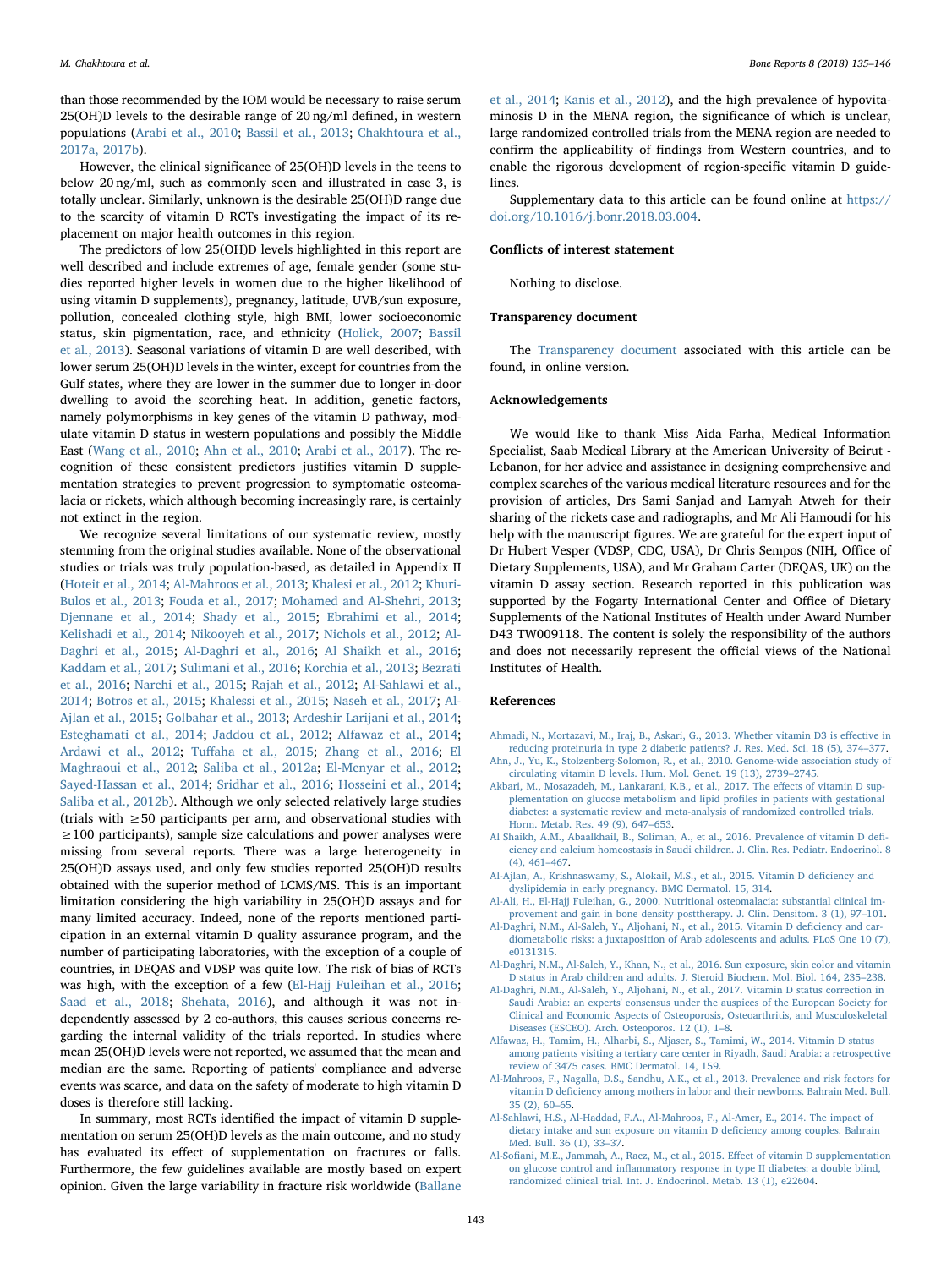<span id="page-9-37"></span>[Al-Zahrani, M.K., Elnasieh, A.M., Alenezi, F.M., et al., 2014. A 3-month oral vitamin D](http://refhub.elsevier.com/S2352-1872(18)30015-9/rf0070) [supplementation marginally improves diastolic blood pressure in Saudi patients with](http://refhub.elsevier.com/S2352-1872(18)30015-9/rf0070) [type 2 diabetes mellitus. Int. J. Clin. Exp. Med. 7 \(12\), 5421](http://refhub.elsevier.com/S2352-1872(18)30015-9/rf0070)–5428.

- <span id="page-9-8"></span>[Arabi, A., El Rassi, R., El-Hajj Fuleihan, G., 2010. Hypovitaminosis D in developing](http://refhub.elsevier.com/S2352-1872(18)30015-9/rf0075) [countries-prevalence, risk factors and outcomes. Nat. Rev. Endocrinol. 6 \(10\),](http://refhub.elsevier.com/S2352-1872(18)30015-9/rf0075) 550–[561](http://refhub.elsevier.com/S2352-1872(18)30015-9/rf0075).
- <span id="page-9-56"></span>[Arabi, A., Khoueiry-Zgheib, N., Awada, Z., et al., 2017. CYP2R1 polymorphisms are im](http://refhub.elsevier.com/S2352-1872(18)30015-9/rf0080)portant modulators of circulating 25‑[hydroxyvitamin D levels in elderly females with](http://refhub.elsevier.com/S2352-1872(18)30015-9/rf0080) vitamin insuffi[ciency, but not of the response to vitamin D supplementation.](http://refhub.elsevier.com/S2352-1872(18)30015-9/rf0080) [Osteoporos. Int. 28 \(1\), 279](http://refhub.elsevier.com/S2352-1872(18)30015-9/rf0080)–290.
- <span id="page-9-24"></span>[Ardawi, M.S., Sibiany, A.M., Bakhsh, T.M., Qari, M.H., Maimani, A.A., 2012. High pre](http://refhub.elsevier.com/S2352-1872(18)30015-9/rf0085)valence of vitamin D defi[ciency among healthy Saudi Arabian men: relationship to](http://refhub.elsevier.com/S2352-1872(18)30015-9/rf0085) [bone mineral density, parathyroid hormone, bone turnover markers, and lifestyle](http://refhub.elsevier.com/S2352-1872(18)30015-9/rf0085) [factors. Osteoporos. Int. 23 \(2\), 675](http://refhub.elsevier.com/S2352-1872(18)30015-9/rf0085)–686.
- <span id="page-9-21"></span>[Ardeshir Larijani, F., Kalantar Motamedi, S.M., Keshtkar, A.A., et al., 2014. The relation](http://refhub.elsevier.com/S2352-1872(18)30015-9/rf0090) [between serum vitamin D levels and blood pressure: a population-based study. Acta](http://refhub.elsevier.com/S2352-1872(18)30015-9/rf0090) [Med. Iran. 52 \(4\), 290](http://refhub.elsevier.com/S2352-1872(18)30015-9/rf0090)–297.
- <span id="page-9-5"></span>[Avenell, A., Mak, J.C., O'Connell, D., 2014. Vitamin D and vitamin D analogues for](http://refhub.elsevier.com/S2352-1872(18)30015-9/rf0095) [preventing fractures in post-menopausal women and older men. Cochrane Database](http://refhub.elsevier.com/S2352-1872(18)30015-9/rf0095) [Syst. Rev. 4, CD000227.](http://refhub.elsevier.com/S2352-1872(18)30015-9/rf0095)
- <span id="page-9-57"></span>[Ballane, G., Cauley, J.A., Luckey, M.M., Fuleihan Gel, H., 2014. Secular trends in hip](http://refhub.elsevier.com/S2352-1872(18)30015-9/rf0100) [fractures worldwide: opposing trends east versus west. J. Bone Miner. Res. 29 \(8\),](http://refhub.elsevier.com/S2352-1872(18)30015-9/rf0100) [1745](http://refhub.elsevier.com/S2352-1872(18)30015-9/rf0100)–1755.
- <span id="page-9-29"></span>[Barake, M., Daher, R.T., Salti, I., et al., 2012. 25](http://refhub.elsevier.com/S2352-1872(18)30015-9/rf0105)‑Hydroxyvitamin D assay variations and [impact on clinical decision making. J. Clin. Endocrinol. Metab. 97 \(3\), 835](http://refhub.elsevier.com/S2352-1872(18)30015-9/rf0105)–843.
- <span id="page-9-9"></span>[Bassil, D., Rahme, M., Hoteit, M., El-Hajj Fuleihan, G., 2013. Hypovitaminosis D in the](http://refhub.elsevier.com/S2352-1872(18)30015-9/rf0110) [Middle East and North Africa: prevalence, risk factors and impact on outcomes.](http://refhub.elsevier.com/S2352-1872(18)30015-9/rf0110) [Dermato-Endocrinol. 5 \(2\), 274](http://refhub.elsevier.com/S2352-1872(18)30015-9/rf0110)–298.
- <span id="page-9-38"></span>[Begay, R.A.Z.A., Danshiyour, N., 2012. The e](http://refhub.elsevier.com/S2352-1872(18)30015-9/rf0115)ffect of calcium—vitamin D on the success of [ovulation induction in infertile women with polycystic ovary syndrome. IJOGI 15](http://refhub.elsevier.com/S2352-1872(18)30015-9/rf0115) [\(14\), 7](http://refhub.elsevier.com/S2352-1872(18)30015-9/rf0115)–13.
- <span id="page-9-48"></span>Behjat Sasan, S., Zandvakili, F., Soufi[zadeh, N., Baybordi, E., 2017. The e](http://refhub.elsevier.com/S2352-1872(18)30015-9/rf0120)ffects of vitamin [D supplement on prevention of recurrence of preeclampsia in pregnant women with a](http://refhub.elsevier.com/S2352-1872(18)30015-9/rf0120) [history of preeclampsia. Obstet. Gynecol. Int. 2017, 8249](http://refhub.elsevier.com/S2352-1872(18)30015-9/rf0120)–8264.
- <span id="page-9-18"></span>[Bezrati, I., Ben Fradj, M.K., Ouerghi, N., Feki, M., Chaouachi, A., Kaabachi, N., 2016.](http://refhub.elsevier.com/S2352-1872(18)30015-9/rf0125) [Vitamin D inadequacy is widespread in Tunisian active boys and is related to diet but](http://refhub.elsevier.com/S2352-1872(18)30015-9/rf0125) [not to adiposity or insulin resistance. Libyan J. Med. 11, 31258](http://refhub.elsevier.com/S2352-1872(18)30015-9/rf0125).
- <span id="page-9-30"></span>[Binkley, N., Carter, G.D., 2017. Toward clarity in clinical vitamin D status assessment.](http://refhub.elsevier.com/S2352-1872(18)30015-9/rf45078) [Endocrinol. Metab. Clin. 46 \(4\), 885](http://refhub.elsevier.com/S2352-1872(18)30015-9/rf45078)–899.
- <span id="page-9-32"></span>[Binkley, N., Sempos, C.T., 2014. Standardizing vitamin D assays: the way forward. J.](http://refhub.elsevier.com/S2352-1872(18)30015-9/rf0130) [Bone Miner. Res. 29 \(8\), 1709](http://refhub.elsevier.com/S2352-1872(18)30015-9/rf0130)–1714.
- <span id="page-9-6"></span>[Bjelakovic, G., Gluud, L.L., Nikolova, D., et al., 2014. Vitamin D supplementation for](http://refhub.elsevier.com/S2352-1872(18)30015-9/rf0135) [prevention of cancer in adults. Cochrane Database Syst. Rev.\(6\), Cd007469.](http://refhub.elsevier.com/S2352-1872(18)30015-9/rf0135)
- <span id="page-9-3"></span>[Bolland, M.J., Grey, A., Gamble, G.D., Reid, I.R., 2014. The e](http://refhub.elsevier.com/S2352-1872(18)30015-9/rf0140)ffect of vitamin D supple[mentation on skeletal, vascular, or cancer outcomes: a trial sequential meta-analysis.](http://refhub.elsevier.com/S2352-1872(18)30015-9/rf0140) [Lancet Diabetes Endocrinol. 2 \(4\), 307](http://refhub.elsevier.com/S2352-1872(18)30015-9/rf0140)–320.
- <span id="page-9-19"></span>Botros, [R.M., Sabry, I.M., Abdelbaky, R.S., Eid, Y.M., Nasr, M.S., Hendawy, L.M., 2015.](http://refhub.elsevier.com/S2352-1872(18)30015-9/rf0145) Vitamin D defi[ciency among healthy Egyptian females. Endocrinol. Nutr. 62 \(7\),](http://refhub.elsevier.com/S2352-1872(18)30015-9/rf0145) 314–[321](http://refhub.elsevier.com/S2352-1872(18)30015-9/rf0145).
- <span id="page-9-39"></span>[Breslavsky, A., Frand, J., Matas, Z., Boaz, M., Barnea, Z., Shargorodsky, M., 2013. E](http://refhub.elsevier.com/S2352-1872(18)30015-9/rf0150)ffect [of high doses of vitamin D on arterial properties, adiponectin, leptin and glucose](http://refhub.elsevier.com/S2352-1872(18)30015-9/rf0150) [homeostasis in type 2 diabetic patients. Clin. Nutr. 32 \(6\), 970](http://refhub.elsevier.com/S2352-1872(18)30015-9/rf0150)–975.
- <span id="page-9-28"></span>Carter, G.D., Berry, J., Durazo-Arvizu, R., et al., 2017. Hydroxyvitamin D assays: an historical perspective from DEQAS. J. Steroid Biochem. Mol. Biol. [http://dx.doi.org/](http://dx.doi.org/10.1016/j.jsbmb.2017.07.018) [10.1016/j.jsbmb.2017.07.018.](http://dx.doi.org/10.1016/j.jsbmb.2017.07.018) (Epub ahead of print).
- <span id="page-9-45"></span>[Cashman, K.D., Fitzgerald, A.P., Kiely, M., Seamans, K.M., 2011. A systematic review and](http://refhub.elsevier.com/S2352-1872(18)30015-9/rf0160) [meta-regression analysis of the vitamin D intake-serum 25](http://refhub.elsevier.com/S2352-1872(18)30015-9/rf0160)-hydroxyvitamin D re[lationship to inform European recommendations. Br. J. Nutr. 106 \(11\), 1638](http://refhub.elsevier.com/S2352-1872(18)30015-9/rf0160)–1648.
- <span id="page-9-13"></span>[Chakhtoura, M., Akl, E.A., El Ghandour, S., et al., 2017a. Impact of vitamin D replace](http://refhub.elsevier.com/S2352-1872(18)30015-9/rf0165)[ment in adults and elderly in the Middle East and North Africa: a systematic review](http://refhub.elsevier.com/S2352-1872(18)30015-9/rf0165) [and meta-analysis of randomized controlled trials. Osteoporos. Int. 28 \(1\), 35](http://refhub.elsevier.com/S2352-1872(18)30015-9/rf0165)–46.
- <span id="page-9-35"></span>[Chakhtoura, M., El Ghandour, S., Shawwa, K., et al., 2017b. Vitamin D replacement in](http://refhub.elsevier.com/S2352-1872(18)30015-9/rf0170) [children, adolescents and pregnant women in the Middle East and North Africa: a](http://refhub.elsevier.com/S2352-1872(18)30015-9/rf0170) [systematic review and meta-analysis of randomized controlled trials. Metabolism 70,](http://refhub.elsevier.com/S2352-1872(18)30015-9/rf0170) 160–[176](http://refhub.elsevier.com/S2352-1872(18)30015-9/rf0170).
- <span id="page-9-7"></span>[Chowdhury, R., Kunutsor, S., Vitezova, A., et al., 2014. Vitamin D and risk of cause](http://refhub.elsevier.com/S2352-1872(18)30015-9/rf0175) specifi[c death: systematic review and meta-analysis of observational cohort and](http://refhub.elsevier.com/S2352-1872(18)30015-9/rf0175) [randomised intervention studies. BMJ 348, g1903.](http://refhub.elsevier.com/S2352-1872(18)30015-9/rf0175)
- <span id="page-9-54"></span>Cianferotti, L., Bertoldo, F., Bischoff[-Ferrari, H.A., et al., 2017. Vitamin D supplementa](http://refhub.elsevier.com/S2352-1872(18)30015-9/rf0180)[tion in the prevention and management of major chronic diseases not related to](http://refhub.elsevier.com/S2352-1872(18)30015-9/rf0180) [mineral homeostasis in adults: research for evidence and a scienti](http://refhub.elsevier.com/S2352-1872(18)30015-9/rf0180)fic statement from [the European Society for Clinical and Economic Aspects of Osteoporosis and](http://refhub.elsevier.com/S2352-1872(18)30015-9/rf0180) [Osteoarthritis \(ESCEO\). Endocrine 56 \(2\), 245](http://refhub.elsevier.com/S2352-1872(18)30015-9/rf0180)–261.
- <span id="page-9-52"></span>[Congdon, P., Horsman, A., Kirby, P.A., Dibble, J., Bashir, T., 1983. Mineral content of the](http://refhub.elsevier.com/S2352-1872(18)30015-9/rf0185) [forearms of babies born to Asian and white mothers. Br. Med. J. 286 \(6373\),](http://refhub.elsevier.com/S2352-1872(18)30015-9/rf0185) 1233–[1235](http://refhub.elsevier.com/S2352-1872(18)30015-9/rf0185).
- <span id="page-9-53"></span>[Cooper, C., Harvey, N.C., Bishop, N.J., et al., 2016. Maternal gestational vitamin D](http://refhub.elsevier.com/S2352-1872(18)30015-9/rf0190) supplementation and off[spring bone health \(MAVIDOS\): a multicentre, double-blind,](http://refhub.elsevier.com/S2352-1872(18)30015-9/rf0190) [randomised placebo-controlled trial. Lancet Diabetes Endocrinol. 4 \(5\), 393](http://refhub.elsevier.com/S2352-1872(18)30015-9/rf0190)–402.
- <span id="page-9-46"></span>[Dawodu, A., Saadi, H.F., Bekdache, G., Javed, Y., Altaye, M., Hollis, B.W., 2013.](http://refhub.elsevier.com/S2352-1872(18)30015-9/rf0195) [Randomized controlled trial \(RCT\) of vitamin D supplementation in pregnancy in a](http://refhub.elsevier.com/S2352-1872(18)30015-9/rf0195) population with endemic vitamin D defi[ciency. J. Clin. Endocrinol. Metab. 98 \(6\),](http://refhub.elsevier.com/S2352-1872(18)30015-9/rf0195) 2337–[2346](http://refhub.elsevier.com/S2352-1872(18)30015-9/rf0195).
- <span id="page-9-31"></span>DEQAS Vitamin D External Quality Assessment Scheme. available from. [http://www.](http://www.deqas.org/) [deqas.org/](http://www.deqas.org/) (Last Accessed January, 2017).
- <span id="page-9-49"></span>[De-Regil, L.M., Palacios, C., Lombardo, L.K., Pena-Rosas, J.P., 2016. Vitamin D](http://refhub.elsevier.com/S2352-1872(18)30015-9/rf0205)

<span id="page-9-51"></span>[supplementation for women during pregnancy. Sao Paulo Med. J. 134 \(3\), 274](http://refhub.elsevier.com/S2352-1872(18)30015-9/rf0205)–275. [Diogenes, M.E., Bezerra, F.F., Rezende, E.P., Donangelo, C.M., 2015. Calcium plus vi-](http://refhub.elsevier.com/S2352-1872(18)30015-9/rf0210)

- [tamin D supplementation during the third trimester of pregnancy in adolescents](http://refhub.elsevier.com/S2352-1872(18)30015-9/rf0210) [accustomed to low calcium diets does not a](http://refhub.elsevier.com/S2352-1872(18)30015-9/rf0210)ffect infant bone mass at early lactation in [a randomized controlled trial. J. Nutr. 145 \(7\), 1515](http://refhub.elsevier.com/S2352-1872(18)30015-9/rf0210)–1523.
- <span id="page-9-16"></span>Djennane, [M., Lebbah, S., Roux, C., Djoudi, H., Cavalier, E., Souberbielle, J.C., 2014.](http://refhub.elsevier.com/S2352-1872(18)30015-9/rf0215) [Vitamin D status of schoolchildren in northern Algeria, seasonal variations and de](http://refhub.elsevier.com/S2352-1872(18)30015-9/rf0215)terminants of vitamin D defi[ciency. Osteoporos. Int. 25 \(5\), 1493](http://refhub.elsevier.com/S2352-1872(18)30015-9/rf0215)–1502.
- <span id="page-9-17"></span>[Ebrahimi, M., Khashayar, P., Keshtkar, A., et al., 2014. Prevalence of vitamin D de](http://refhub.elsevier.com/S2352-1872(18)30015-9/rf0220)ficiency [among Iranian adolescents. J. Pediatr. Endocrinol. Metab. 27 \(7](http://refhub.elsevier.com/S2352-1872(18)30015-9/rf0220)–8), 595–602.
- <span id="page-9-25"></span>[El Maghraoui, A., Ouzzif, Z., Mounach, A., et al., 2012. Hypovitaminosis D and prevalent](http://refhub.elsevier.com/S2352-1872(18)30015-9/rf0225) [asymptomatic vertebral fractures in Moroccan postmenopausal women. BMC](http://refhub.elsevier.com/S2352-1872(18)30015-9/rf0225) [Dermatol. 12, 11.](http://refhub.elsevier.com/S2352-1872(18)30015-9/rf0225)
- <span id="page-9-33"></span>[El-Hajj Fuleihan, G., Nabulsi, M., Tamim, H., et al., 2006. E](http://refhub.elsevier.com/S2352-1872(18)30015-9/rf0230)ffect of vitamin D replacement [on musculoskeletal parameters in school children: a randomized controlled trial. J.](http://refhub.elsevier.com/S2352-1872(18)30015-9/rf0230) [Clin. Endocrinol. Metab. 91 \(2\), 405](http://refhub.elsevier.com/S2352-1872(18)30015-9/rf0230)–412.
- <span id="page-9-1"></span>[El-Hajj Fuleihan, G., Bouillon, R., Clarke, B., et al., 2015. Serum 25](http://refhub.elsevier.com/S2352-1872(18)30015-9/rf0235)‑hydroxyvitamin D [levels: variability, knowledge gaps, and the concept of a desirable range. J. Bone](http://refhub.elsevier.com/S2352-1872(18)30015-9/rf0235) [Miner. Res. 30 \(7\), 1119](http://refhub.elsevier.com/S2352-1872(18)30015-9/rf0235)-1133.
- <span id="page-9-40"></span>[El-Hajj Fuleihan, G., Baddoura, R., Habib, R.H., et al., 2016. E](http://refhub.elsevier.com/S2352-1872(18)30015-9/rf0240)ffect of vitamin D re[placement on indexes of insulin resistance in overweight elderly individuals: a ran](http://refhub.elsevier.com/S2352-1872(18)30015-9/rf0240)[domized controlled trial. Am. J. Clin. Nutr. 104 \(2\), 315](http://refhub.elsevier.com/S2352-1872(18)30015-9/rf0240)–323.
- <span id="page-9-26"></span>[El-Menyar, A., Rahil, A., Dousa, K., et al., 2012. Low vitamin D and cardiovascular risk](http://refhub.elsevier.com/S2352-1872(18)30015-9/rf0245) [factors in males and females from a sunny, rich country. Open Cardiovasc. Med. J. 6,](http://refhub.elsevier.com/S2352-1872(18)30015-9/rf0245) 76–[80](http://refhub.elsevier.com/S2352-1872(18)30015-9/rf0245).
- <span id="page-9-11"></span>[El-Rassi, R., Baliki, G., El-Hajj, Fuleihan G., 2012. Vitamin D Status in Middle East and](http://refhub.elsevier.com/S2352-1872(18)30015-9/rf0250) [Africa. American University of Beirut Medical Center, Department of Internal](http://refhub.elsevier.com/S2352-1872(18)30015-9/rf0250) [Medicine, Beirut, Lebanon available from www/of bone heart org/site/default/](http://refhub.elsevier.com/S2352-1872(18)30015-9/rf0250)files, [pdf/Vitamin-D-M East-Africa pdf. \(Last Accessed December 29, 2017\)](http://refhub.elsevier.com/S2352-1872(18)30015-9/rf0250).
- <span id="page-9-22"></span>[Esteghamati, A., Aryan, Z., Esteghamati, A., Nakhjavani, M., 2014. Di](http://refhub.elsevier.com/S2352-1872(18)30015-9/rf0255)fferences in vitamin [D concentration between metabolically healthy and unhealthy obese adults: asso](http://refhub.elsevier.com/S2352-1872(18)30015-9/rf0255)ciations with infl[ammatory and cardiometabolic markers in 4391 subjects. Diabete](http://refhub.elsevier.com/S2352-1872(18)30015-9/rf0255) [Metab. 40 \(5\), 347](http://refhub.elsevier.com/S2352-1872(18)30015-9/rf0255)–355.
- <span id="page-9-47"></span>Etemadifar, M., Janghorbani, M., 2015. Effi[cacy of high-dose vitamin D3 supplementa](http://refhub.elsevier.com/S2352-1872(18)30015-9/rf0260)tion in vitamin D defi[cient pregnant women with multiple sclerosis: preliminary](http://refhub.elsevier.com/S2352-1872(18)30015-9/rf0260) fi[ndings of a randomized-controlled trial. Iran. J. Neurol. 14 \(2\), 67](http://refhub.elsevier.com/S2352-1872(18)30015-9/rf0260)–73.
- <span id="page-9-41"></span>Firouzabadi, R., Afl[atoonian, A., Modarresi, S., Sekhavat, L., MohammadTaheri, S., 2012.](http://refhub.elsevier.com/S2352-1872(18)30015-9/rf0265) Therapeutic eff[ects of calcium & vitamin D supplementation in women with PCOS.](http://refhub.elsevier.com/S2352-1872(18)30015-9/rf0265) [Complement. Ther. Clin. Pract. 18 \(2\), 85](http://refhub.elsevier.com/S2352-1872(18)30015-9/rf0265)–88.
- <span id="page-9-4"></span>[Ford, J.A., MacLennan, G.S., Avenell, A., Bolland, M., Grey, A., Witham, M., 2014.](http://refhub.elsevier.com/S2352-1872(18)30015-9/rf0270) [Cardiovascular disease and vitamin D supplementation: trial analysis, systematic](http://refhub.elsevier.com/S2352-1872(18)30015-9/rf0270) [review, and meta-analysis. Am. J. Clin. Nutr. 100 \(3\), 746](http://refhub.elsevier.com/S2352-1872(18)30015-9/rf0270)–755.
- <span id="page-9-15"></span>[Fouda, M.A., Turkestani, I.Z., Almusharraf, S., et al., 2017. Extremely high prevalence of](http://refhub.elsevier.com/S2352-1872(18)30015-9/rf0275) maternal and neonatal vitamin D defi[ciency in the Arab population. Neonatology 112](http://refhub.elsevier.com/S2352-1872(18)30015-9/rf0275) [\(3\), 225](http://refhub.elsevier.com/S2352-1872(18)30015-9/rf0275)–230.
- <span id="page-9-42"></span>[Gendelman, O., Itzhaki, D., Makarov, S., Bennun, M., Amital, H., 2015. A randomized](http://refhub.elsevier.com/S2352-1872(18)30015-9/rf0280) [double-blind placebo-controlled study adding high dose vitamin D to analgesic re](http://refhub.elsevier.com/S2352-1872(18)30015-9/rf0280)gimens [in patients with musculoskeletal pain. Lupus 24 \(4](http://refhub.elsevier.com/S2352-1872(18)30015-9/rf0280)–5), 483–489.
- <span id="page-9-43"></span>[Ghavamzadeh, S., Mobasseri, M., Mahdavi, R., 2014. The e](http://refhub.elsevier.com/S2352-1872(18)30015-9/rf0285)ffect of vitamin D supple[mentation on adiposity, blood glycated hemoglobin, serum leptin and tumor necrosis](http://refhub.elsevier.com/S2352-1872(18)30015-9/rf0285) [factor-alpha in type 2 diabetic patients. Int. J. Prev. Med. 5 \(9\), 1091](http://refhub.elsevier.com/S2352-1872(18)30015-9/rf0285)–1098.
- <span id="page-9-36"></span>[Ghazal, N., Al-Shaar, L., Maalouf, J., et al., 2016. Persistent e](http://refhub.elsevier.com/S2352-1872(18)30015-9/rf0290)ffect of vitamin D supple[mentation on musculoskeletal parameters in adolescents one year after trial com](http://refhub.elsevier.com/S2352-1872(18)30015-9/rf0290)[pletion. J. Bone Miner. Res. 31 \(7\), 1473](http://refhub.elsevier.com/S2352-1872(18)30015-9/rf0290)–1480.
- <span id="page-9-34"></span>[Ghazi, A.A., Hosseinpanah, F., MA, E., Ghazi, S., Hedayati, M., Azizi, F., 2010. E](http://refhub.elsevier.com/S2352-1872(18)30015-9/rf0295)ffects of diff[erent doses of oral cholecalciferol on serum 25\(OH\)D, PTH, calcium and bone](http://refhub.elsevier.com/S2352-1872(18)30015-9/rf0295) [markers during fall and winter in schoolchildren. Eur. J. Clin. Nutr. 64 \(12\),](http://refhub.elsevier.com/S2352-1872(18)30015-9/rf0295) 1415–[1422](http://refhub.elsevier.com/S2352-1872(18)30015-9/rf0295).
- <span id="page-9-44"></span>[Golan, D., Staun-Ram, E., Glass-Marmor, L., et al., 2013. The in](http://refhub.elsevier.com/S2352-1872(18)30015-9/rf0300)fluence of vitamin D [supplementation on melatonin status in patients with multiple sclerosis. Brain Behav.](http://refhub.elsevier.com/S2352-1872(18)30015-9/rf0300) [Immun. 32, 180](http://refhub.elsevier.com/S2352-1872(18)30015-9/rf0300)–185.
- <span id="page-9-20"></span>Golbahar, J., Al-Saff[ar, N., Diab, D.A., Al-Othman, S., Darwish, A., 2013. Vitamin D status](http://refhub.elsevier.com/S2352-1872(18)30015-9/rf0305) [in adults: a cross sectional study. Bahrain Med. Bull. 35 \(1\), 17](http://refhub.elsevier.com/S2352-1872(18)30015-9/rf0305)–22.
- <span id="page-9-14"></span>Green, S., 2011. Cochrane Handbook for Systematic Reviews of Interventions Version 5.1.0 [Updated March 2011]. The Cochrane Collaboration available from. [http://](http://handbook-5-1.cochrane.org/) [handbook-5-1.cochrane.org/](http://handbook-5-1.cochrane.org/) (Last Accessed January 2, 2018).
- <span id="page-9-55"></span>[Haq, A., Wimalawansa, S.J., Pludowski, P., Anouti, F.A., 2018. Clinical practice guide](http://refhub.elsevier.com/S2352-1872(18)30015-9/rf0315)[lines for vitamin D in the United Arab Emirates. J. Steroid Biochem. Mol. Biol. 175,](http://refhub.elsevier.com/S2352-1872(18)30015-9/rf0315) 4–[11.](http://refhub.elsevier.com/S2352-1872(18)30015-9/rf0315)
- <span id="page-9-12"></span>[Hilger, J., Friedel, A., Herr, R., et al., 2014. A systematic review of vitamin D status in](http://refhub.elsevier.com/S2352-1872(18)30015-9/rf0320) [populations worldwide. Br. J. Nutr. 111 \(1\), 23](http://refhub.elsevier.com/S2352-1872(18)30015-9/rf0320)–45.
- <span id="page-9-0"></span>Holick, M.F., 2007. Vitamin D defi[ciency. N. Engl. J. Med. 357 \(3\), 266](http://refhub.elsevier.com/S2352-1872(18)30015-9/rf0325)–281.
- <span id="page-9-2"></span>Holick, M.F., Binkley, N.C., Bischoff[-Ferrari, H.A., et al., 2011. Evaluation, treatment, and](http://refhub.elsevier.com/S2352-1872(18)30015-9/rf0330) prevention of vitamin D defi[ciency: an Endocrine Society clinical practice guideline.](http://refhub.elsevier.com/S2352-1872(18)30015-9/rf0330) [J. Clin. Endocrinol. Metab. 96 \(7\), 1911](http://refhub.elsevier.com/S2352-1872(18)30015-9/rf0330)–1930.
- <span id="page-9-27"></span>[Hosseini, S.R., Cumming, R.G., Kheirkhah, F., et al., 2014. Cohort pro](http://refhub.elsevier.com/S2352-1872(18)30015-9/rf0335)file: the Amirkola [Health and Ageing Project \(AHAP\). Int. J. Epidemiol. 43 \(5\), 1393](http://refhub.elsevier.com/S2352-1872(18)30015-9/rf0335)–1400.
- <span id="page-9-10"></span>[Hoteit, M., Al-Shaar, L., Yazbeck, C., Bou Sleiman, M., Ghalayini, T., El-Hajj Fuleihan, G.,](http://refhub.elsevier.com/S2352-1872(18)30015-9/rf0340) [2014. Hypovitaminosis D in a sunny country: time trends, predictors, and implica](http://refhub.elsevier.com/S2352-1872(18)30015-9/rf0340)[tions for practice guidelines. Metabolism 63 \(7\), 968](http://refhub.elsevier.com/S2352-1872(18)30015-9/rf0340)–978.
- <span id="page-9-50"></span>[Hypponen, E., Cavadino, A., Williams, D., et al., 2013. Vitamin D and pre-eclampsia:](http://refhub.elsevier.com/S2352-1872(18)30015-9/rf0345) [original data, systematic review and meta-analysis. Ann. Nutr. Metab. 63 \(4\),](http://refhub.elsevier.com/S2352-1872(18)30015-9/rf0345) 331–[340](http://refhub.elsevier.com/S2352-1872(18)30015-9/rf0345).
- <span id="page-9-23"></span>[Jaddou, H.Y., Batieha, A.M., Khader, Y.S., Kanaan, S.H., El-Khateeb, M.S., Ajlouni, K.M.,](http://refhub.elsevier.com/S2352-1872(18)30015-9/rf0350) [2012. Depression is associated with low levels of 25](http://refhub.elsevier.com/S2352-1872(18)30015-9/rf0350)‑hydroxyvitamin D among [Jordanian adults: results from a national population survey. Eur. Arch. Psychiatry](http://refhub.elsevier.com/S2352-1872(18)30015-9/rf0350)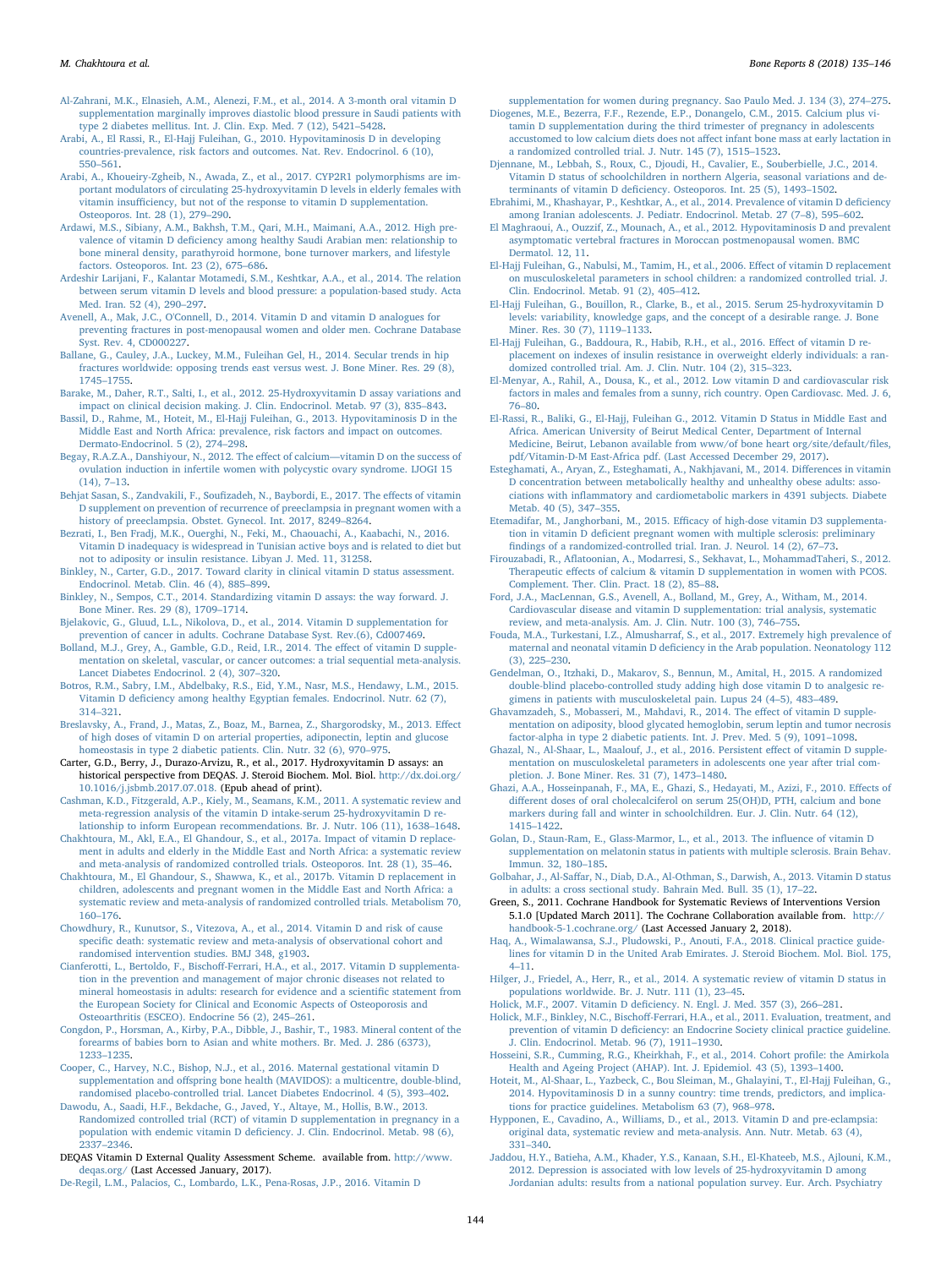[Clin. Neurosci. 262 \(4\), 321](http://refhub.elsevier.com/S2352-1872(18)30015-9/rf0350)–327.

- <span id="page-10-46"></span>[Jozanikohan, Z., Kazemi Saleh, D.A., 2015. Semi-experimental study to assess whether](http://refhub.elsevier.com/S2352-1872(18)30015-9/rf0355) [the current recommended protocol for treating vitamin D de](http://refhub.elsevier.com/S2352-1872(18)30015-9/rf0355)ficiency is enough? Iran [Red Crescent Med J 17 \(7\), e22779](http://refhub.elsevier.com/S2352-1872(18)30015-9/rf0355).
- <span id="page-10-17"></span>[Kaddam, I.M., Al-Shaikh, A.M., Abaalkhail, B.A., et al., 2017. Prevalence of vitamin D](http://refhub.elsevier.com/S2352-1872(18)30015-9/rf0360) defi[ciency and its associated factors in three regions of Saudi Arabia. Saudi Med. J. 38](http://refhub.elsevier.com/S2352-1872(18)30015-9/rf0360) [\(4\), 381](http://refhub.elsevier.com/S2352-1872(18)30015-9/rf0360)–390.
- <span id="page-10-45"></span>Kamelian, T., Saki, F., Jeddi, M., Dabbaghmanesh, M.H., Omrani, G.H.R., 2017. Effect of cholecalciferol therapy on serum FGF23 in vitamin D deficient patients: a randomized clinical trial. J. Endocrinol. Investig. [http://dx.doi.org/10.1007/s40618-017-0739-2.](http://dx.doi.org/10.1007/s40618-017-0739-2) [\(Epub ahead of print\)](http://dx.doi.org/10.1007/s40618-017-0739-2).
- <span id="page-10-57"></span>[Kanis, J.A., Oden, A., McCloskey, E.V., Johansson, H., Wahl, D.A., Cooper, C., 2012. A](http://refhub.elsevier.com/S2352-1872(18)30015-9/rf0370) [systematic review of hip fracture incidence and probability of fracture worldwide.](http://refhub.elsevier.com/S2352-1872(18)30015-9/rf0370) [Osteoporos. Int. 23 \(9\), 2239](http://refhub.elsevier.com/S2352-1872(18)30015-9/rf0370)–2256.
- <span id="page-10-41"></span>[Karamali, M., Beihaghi, E., Mohammadi, A.A., Asemi, Z., 2015. E](http://refhub.elsevier.com/S2352-1872(18)30015-9/rf0375)ffects of high-dose vi[tamin D supplementation on metabolic status and pregnancy outcomes in pregnant](http://refhub.elsevier.com/S2352-1872(18)30015-9/rf0375) [women at risk for pre-eclampsia. Horm. Metab. Res. 47 \(12\), 867](http://refhub.elsevier.com/S2352-1872(18)30015-9/rf0375)–872.
- <span id="page-10-14"></span>[Kelishadi, R., Ardalan, G., Motlagh, M.E., et al., 2014. National report on the association](http://refhub.elsevier.com/S2352-1872(18)30015-9/rf0380) [of serum vitamin D with cardiometabolic risk factors in the pediatric population of](http://refhub.elsevier.com/S2352-1872(18)30015-9/rf0380) [the Middle East and North Africa \(MENA\): the CASPIAN-III Study. Nutrition 30 \(1\),](http://refhub.elsevier.com/S2352-1872(18)30015-9/rf0380) 33–[38](http://refhub.elsevier.com/S2352-1872(18)30015-9/rf0380).
- <span id="page-10-3"></span>[Keum, N., Giovannucci, E., 2014. Vitamin D supplements and cancer incidence and](http://refhub.elsevier.com/S2352-1872(18)30015-9/rf0385) [mortality: a meta-analysis. Br. J. Cancer 111 \(5\), 976](http://refhub.elsevier.com/S2352-1872(18)30015-9/rf0385)–980.
- <span id="page-10-10"></span>[Khalesi, N., Bahaeddini, S.M., Shariat, M., 2012. Prevalence of maternal vitamin D de](http://refhub.elsevier.com/S2352-1872(18)30015-9/rf0390)fi[ciency in neonates with delayed hypocalcaemia. Acta Med. Iran. 50 \(11\), 740](http://refhub.elsevier.com/S2352-1872(18)30015-9/rf0390)–745.
- <span id="page-10-22"></span>[Khalessi, N., Kalani, M., Araghi, M., Farahani, Z., 2015. The relationship between ma](http://refhub.elsevier.com/S2352-1872(18)30015-9/rf0395)ternal vitamin D defi[ciency and low birth weight neonates. J Family Reprod Health 9](http://refhub.elsevier.com/S2352-1872(18)30015-9/rf0395) [\(3\), 113](http://refhub.elsevier.com/S2352-1872(18)30015-9/rf0395)–117.
- <span id="page-10-11"></span>[Khuri-Bulos, N., Lang, R.D., Blevins, M., et al., 2013. Vitamin D de](http://refhub.elsevier.com/S2352-1872(18)30015-9/rf0400)ficiency among new[borns in Amman, Jordan. Glob. J. Health Sci. 6 \(1\), 162](http://refhub.elsevier.com/S2352-1872(18)30015-9/rf0400)–171.
- <span id="page-10-19"></span>[Korchia, G., Amitai, Y., Moshe, G., et al., 2013. Vitamin D de](http://refhub.elsevier.com/S2352-1872(18)30015-9/rf0405)ficiency in children in [Jerusalem: the need for updating the recommendation for supplementation. Isr. Med.](http://refhub.elsevier.com/S2352-1872(18)30015-9/rf0405) [Assoc. J. 15 \(7\), 333](http://refhub.elsevier.com/S2352-1872(18)30015-9/rf0405)–338.
- <span id="page-10-28"></span>Laboratory Quality Assurance and Standardization Program. available from. [https://](https://www.cdc.gov/labstandards/hs.html) [www.cdc.gov/labstandards/hs.html](https://www.cdc.gov/labstandards/hs.html) (Last Accessed January, 2017).
- <span id="page-10-55"></span>Lebanese Society of Osteoporosis and Metabolic Bone Disorders, available from [http://](http://website.aub.edu.lb/fm/cmop/downloads/vitD_g.pdf) [website.aub.edu.lb/fm/cmop/downloads/vitD\\_g.pdf.](http://website.aub.edu.lb/fm/cmop/downloads/vitD_g.pdf) (Last Accessed Januray 2018) (2012).
- <span id="page-10-53"></span>Lee, C.J., Iyer, G., Liu, Y., et al., 2017. The eff[ect of vitamin D supplementation on glucose](http://refhub.elsevier.com/S2352-1872(18)30015-9/rf0415) [metabolism in type 2 diabetes mellitus: a systematic review and meta-analysis of](http://refhub.elsevier.com/S2352-1872(18)30015-9/rf0415) [intervention studies. J. Diabetes Complicat. 31 \(7\), 1115](http://refhub.elsevier.com/S2352-1872(18)30015-9/rf0415)–1126.
- <span id="page-10-6"></span>[Lips, P., 2010. Worldwide status of vitamin D nutrition. J. Steroid Biochem. Mol. Biol. 121](http://refhub.elsevier.com/S2352-1872(18)30015-9/rf0420)  $(1-2)$ , 297–300.
- <span id="page-10-56"></span>Maalouf, [G., Gannage-Yared, M.H., Ezzedine, J., et al., 2007. Middle East and North](http://refhub.elsevier.com/S2352-1872(18)30015-9/rf0425) [Africa consensus on osteoporosis. J. Musculoskelet. Neuronal Interact. 7 \(2\),](http://refhub.elsevier.com/S2352-1872(18)30015-9/rf0425) 131–[143](http://refhub.elsevier.com/S2352-1872(18)30015-9/rf0425).
- <span id="page-10-9"></span>[Malloy, P.J., Feldman, D., 2010. Genetic disorders and defects in vitamin D action.](http://refhub.elsevier.com/S2352-1872(18)30015-9/rf0430) [Endocrinol. Metab. Clin. N. Am. 39 \(2\), 333](http://refhub.elsevier.com/S2352-1872(18)30015-9/rf0430)–346.
- <span id="page-10-4"></span>[Mao, P.J., Zhang, C., Tang, L., et al., 2013. E](http://refhub.elsevier.com/S2352-1872(18)30015-9/rf0435)ffect of calcium or vitamin D supple[mentation on vascular outcomes: a meta-analysis of randomized controlled trials. Int.](http://refhub.elsevier.com/S2352-1872(18)30015-9/rf0435) [J. Cardiol. 169 \(2\), 106](http://refhub.elsevier.com/S2352-1872(18)30015-9/rf0435)–111.
- <span id="page-10-31"></span>[Mayan, I., Somech, R., Lev, A., Cohen, A.H., Constantini, N.W., Dubnov-Raz, G., 2015.](http://refhub.elsevier.com/S2352-1872(18)30015-9/rf0440) [Thymus activity, vitamin D, and respiratory infections in adolescent swimmers. Isr.](http://refhub.elsevier.com/S2352-1872(18)30015-9/rf0440) [Med. Assoc. J. 17 \(9\), 571](http://refhub.elsevier.com/S2352-1872(18)30015-9/rf0440)–575.
- <span id="page-10-51"></span>[Mazahery, H., Camargo Jr., C.A., Conlon, C., Beck, K.L., Kruger, M.C., von Hurst, P.R.,](http://refhub.elsevier.com/S2352-1872(18)30015-9/rf0445) [2016. Vitamin D and autism spectrum disorder: a literature review. Nutrients 8 \(4\),](http://refhub.elsevier.com/S2352-1872(18)30015-9/rf0445) [236](http://refhub.elsevier.com/S2352-1872(18)30015-9/rf0445).
- <span id="page-10-7"></span>MENA Countries Definition World Bank available from. [http://www.worldbank.org/en/](http://www.worldbank.org/en/region/mena) [region/mena](http://www.worldbank.org/en/region/mena) (Last Accessed Januray 03 2018).
- <span id="page-10-30"></span>[Mineva, E.M., Schleicher, R.L., Chaudhary-Webb, M., et al., 2015. A candidate reference](http://refhub.elsevier.com/S2352-1872(18)30015-9/rf0455) [measurement procedure for quantifying serum concentrations of 25](http://refhub.elsevier.com/S2352-1872(18)30015-9/rf0455)‑hydroxyvitamin D(3) and 25-hydroxyvitamin D(2) using isotope-dilution liquid chromatography [tandem mass spectrometry. Anal. Bioanal. Chem. 407 \(19\), 5615](http://refhub.elsevier.com/S2352-1872(18)30015-9/rf0455)–5624.
- <span id="page-10-52"></span>[Mirhosseini, N., Vatanparast, H., Mazidi, M., Kimball, S.M., 2017. The e](http://refhub.elsevier.com/S2352-1872(18)30015-9/rf0460)ffect of improved serum 25‑[hydroxyvitamin D status on glycemic control in diabetic patients: a meta](http://refhub.elsevier.com/S2352-1872(18)30015-9/rf0460)[analysis. J. Clin. Endocrinol. Metab. 102 \(9\), 3097](http://refhub.elsevier.com/S2352-1872(18)30015-9/rf0460)–3110.
- <span id="page-10-33"></span>Moghassemi, S., Marjani, A., 2014. The eff[ect of short-term vitamin D supplementation on](http://refhub.elsevier.com/S2352-1872(18)30015-9/rf0465) lipid profi[le and blood pressure in post-menopausal women: a randomized controlled](http://refhub.elsevier.com/S2352-1872(18)30015-9/rf0465) [trial. Iran. J. Nurs. Midwifery Res. 19 \(5\), 517](http://refhub.elsevier.com/S2352-1872(18)30015-9/rf0465).
- <span id="page-10-12"></span>[Mohamed, W.A., Al-Shehri, M.A., 2013. Cord blood 25](http://refhub.elsevier.com/S2352-1872(18)30015-9/rf0470)‑hydroxyvitamin D levels and the [risk of acute lower respiratory tract infection in early childhood. J. Trop. Pediatr. 59](http://refhub.elsevier.com/S2352-1872(18)30015-9/rf0470) [\(1\), 29](http://refhub.elsevier.com/S2352-1872(18)30015-9/rf0470)–35.
- <span id="page-10-47"></span>[Mohammad-Alizadeh-Charandabi, S., Mirghafourvand, M., Froghy, L., Javadzadeh, Y.,](http://refhub.elsevier.com/S2352-1872(18)30015-9/rf0475) Razmaraii, N., 2015. The eff[ect of multivitamin supplements on continuation rate and](http://refhub.elsevier.com/S2352-1872(18)30015-9/rf0475) side eff[ects of combined oral contraceptives: a randomised controlled trial. Eur J](http://refhub.elsevier.com/S2352-1872(18)30015-9/rf0475) [Contracept Reprod Health Care 20 \(5\), 361](http://refhub.elsevier.com/S2352-1872(18)30015-9/rf0475)–371.
- <span id="page-10-50"></span>[Mojibian, M., Soheilykhah, S., Zadeh, M.A.F., Moghadam, M.J., 2015. The e](http://refhub.elsevier.com/S2352-1872(18)30015-9/rf0480)ffects of vi[tamin D supplementation on maternal and neonatal outcome: a randomized clinical](http://refhub.elsevier.com/S2352-1872(18)30015-9/rf0480) [trial. Iran. J. Reprod. Med. 13 \(11\), 687](http://refhub.elsevier.com/S2352-1872(18)30015-9/rf0480)–696.
- <span id="page-10-20"></span>[Narchi, H., Kochiyil, J., Al Hamad, S., Yasin, J., Laleye, L., Al Dhaheri, A., 2015.](http://refhub.elsevier.com/S2352-1872(18)30015-9/rf0485) [Hypovitaminosis D in adolescent females-an analytical cohort study in the United](http://refhub.elsevier.com/S2352-1872(18)30015-9/rf0485) [Arab Emirates. Paediatr. Int. Child Health 35 \(1\), 36](http://refhub.elsevier.com/S2352-1872(18)30015-9/rf0485)–43.
- <span id="page-10-23"></span>[Naseh, A., Ashrafzadeh, S., Rassi, S., 2017. Prevalence of vitamin D de](http://refhub.elsevier.com/S2352-1872(18)30015-9/rf0490)ficiency in pregnant [mothers in Tehran and investigating its association with serum glucose and insulin. J.](http://refhub.elsevier.com/S2352-1872(18)30015-9/rf0490) [Matern. Fetal Neonatal Med. 1](http://refhub.elsevier.com/S2352-1872(18)30015-9/rf0490)–7.

<span id="page-10-34"></span>[Nasri, H., Behradmanesh, S., Maghsoudi, A.R., Ahmadi, A., Nasri, P., Ra](http://refhub.elsevier.com/S2352-1872(18)30015-9/rf0495)fieian-Kopaei, M.,

2014. Effi[cacy of supplementary vitamin D on improvement of glycemic parameters](http://refhub.elsevier.com/S2352-1872(18)30015-9/rf0495) [in patients with type 2 diabetes mellitus; a randomized double blind clinical trial. J.](http://refhub.elsevier.com/S2352-1872(18)30015-9/rf0495) [Renal Inj. Prev. 3 \(1\), 31](http://refhub.elsevier.com/S2352-1872(18)30015-9/rf0495)–34.

- <span id="page-10-32"></span>[Neyestani, T.R., Hajifaraji, M., Omidvar, N., et al., 2014. Calcium-vitamin D-forti](http://refhub.elsevier.com/S2352-1872(18)30015-9/rf0500)fied milk is as eff[ective on circulating bone biomarkers as forti](http://refhub.elsevier.com/S2352-1872(18)30015-9/rf0500)fied juice and supplement but [has less acceptance: a randomised controlled school-based trial. J. Hum. Nutr. Diet.](http://refhub.elsevier.com/S2352-1872(18)30015-9/rf0500) [27 \(6\), 606](http://refhub.elsevier.com/S2352-1872(18)30015-9/rf0500)–616.
- <span id="page-10-16"></span>[Nichols, E.K., Khatib, I.M., Aburto, N.J., et al., 2012. Vitamin D status and determinants](http://refhub.elsevier.com/S2352-1872(18)30015-9/rf0505) of defi[ciency among non-pregnant Jordanian women of reproductive age. Eur. J.](http://refhub.elsevier.com/S2352-1872(18)30015-9/rf0505) [Clin. Nutr. 66 \(6\), 751](http://refhub.elsevier.com/S2352-1872(18)30015-9/rf0505)–756.
- <span id="page-10-15"></span>[Nikooyeh, B., Abdollahi, Z., Hajifaraji, M., et al., 2017. Vitamin D status, latitude and](http://refhub.elsevier.com/S2352-1872(18)30015-9/rf0510) [their associations with some health parameters in children: national food and nu](http://refhub.elsevier.com/S2352-1872(18)30015-9/rf0510)[trition surveillance. J. Trop. Pediatr. 63 \(1\), 57](http://refhub.elsevier.com/S2352-1872(18)30015-9/rf0510)–64.
- <span id="page-10-8"></span>Pooled Standard Deviation Calculation. available from. [http://wps.aw.com/wps/media/](http://wps.aw.com/wps/media/objects/15/15512/formulas.pdf) [objects/15/15512/formulas.pdf](http://wps.aw.com/wps/media/objects/15/15512/formulas.pdf) (Last Accessed in January 2018).
- <span id="page-10-54"></span>[Raef, H., Al-Bugami, M., Balharith, S., et al., 2011. Updated recommendations for the](http://refhub.elsevier.com/S2352-1872(18)30015-9/rf0520) [diagnosis and management of osteoporosis: a local perspective. Ann. Saudi Med. 31](http://refhub.elsevier.com/S2352-1872(18)30015-9/rf0520) [\(2\), 111](http://refhub.elsevier.com/S2352-1872(18)30015-9/rf0520)–128.
- <span id="page-10-49"></span>[Rahme, M., Sharara, S.L., Baddoura, R., et al., 2017. Impact of calcium and two doses of](http://refhub.elsevier.com/S2352-1872(18)30015-9/rf0525) [vitamin D on bone metabolism in the elderly: a randomized controlled trial. J. Bone](http://refhub.elsevier.com/S2352-1872(18)30015-9/rf0525) [Miner. Res. 32 \(7\), 1486](http://refhub.elsevier.com/S2352-1872(18)30015-9/rf0525)–1495.
- <span id="page-10-21"></span>[Rajah, J., Haq, A., Pettifor, J.M., 2012. Vitamin D and calcium status in urban children](http://refhub.elsevier.com/S2352-1872(18)30015-9/rf0530) [attending an ambulatory clinic service in the United Arab Emirates. Dermato-](http://refhub.elsevier.com/S2352-1872(18)30015-9/rf0530)[Endocrinol. 4 \(1\), 39](http://refhub.elsevier.com/S2352-1872(18)30015-9/rf0530)–43.
- <span id="page-10-35"></span>[Rashidi, B., Haghollahi, F., Shariat, M., Zayerii, F., 2009. The e](http://refhub.elsevier.com/S2352-1872(18)30015-9/rf0535)ffects of calcium-vitamin D [and metformin on polycystic ovary syndrome: a pilot study. Taiwan. J. Obstet.](http://refhub.elsevier.com/S2352-1872(18)30015-9/rf0535) [Gynecol. 48 \(2\), 142](http://refhub.elsevier.com/S2352-1872(18)30015-9/rf0535)–147.
- <span id="page-10-1"></span>[Ross, A.C., Manson, J.E., Abrams, S.A., et al., 2011. The 2011 report on dietary reference](http://refhub.elsevier.com/S2352-1872(18)30015-9/rf0540) [intakes for calcium and vitamin D from the Institute of Medicine: what clinicians](http://refhub.elsevier.com/S2352-1872(18)30015-9/rf0540) [need to know. J. Clin. Endocrinol. Metab. 96 \(1\), 53](http://refhub.elsevier.com/S2352-1872(18)30015-9/rf0540)–58.
- <span id="page-10-44"></span>[Saad, K., Abdel-Rahman, A.A., Elserogy, Y.M., et al., 2018. Randomized controlled trial of](http://refhub.elsevier.com/S2352-1872(18)30015-9/rf0545) [vitamin D supplementation in children with autism spectrum disorder. J. Child](http://refhub.elsevier.com/S2352-1872(18)30015-9/rf0545) [Psychol. Psychiatry 59 \(1\), 20](http://refhub.elsevier.com/S2352-1872(18)30015-9/rf0545)–29.
- <span id="page-10-38"></span>[Sabet, Z., Ghazi, A., Tohidi, M., Oladi, B., 2012. Vitamin d supplementation in pregnant](http://refhub.elsevier.com/S2352-1872(18)30015-9/rf0550) iranian women: eff[ects on maternal and neonatal vitamin D and parathyroid hormone](http://refhub.elsevier.com/S2352-1872(18)30015-9/rf0550) [status. Acta Endocrinol. 8 \(1\)](http://refhub.elsevier.com/S2352-1872(18)30015-9/rf0550).
- <span id="page-10-37"></span>[Salehpour, A., Hosseinpanah, F., Shidfar, F., et al., 2012. A 12-week double-blind ran](http://refhub.elsevier.com/S2352-1872(18)30015-9/rf0555)[domized clinical trial of vitamin D\(3\) supplementation on body fat mass in healthy](http://refhub.elsevier.com/S2352-1872(18)30015-9/rf0555) [overweight and obese women. Nutr. J. 11, 78](http://refhub.elsevier.com/S2352-1872(18)30015-9/rf0555).
- <span id="page-10-24"></span>[Saliba, W., Barnett, O., Stein, N., Kershenbaum, A., Rennert, G., 2012a. The longitudinal](http://refhub.elsevier.com/S2352-1872(18)30015-9/rf0560) [variability of serum 25\(OH\)D levels. Eur. J. Intern. Med. 23 \(4\), e106](http://refhub.elsevier.com/S2352-1872(18)30015-9/rf0560)–11.
- <span id="page-10-27"></span>[Saliba, W., Rennert, H.S., Kershenbaum, A., Rennert, G., 2012b. Serum 25\(OH\)D con](http://refhub.elsevier.com/S2352-1872(18)30015-9/rf0565)[centrations in sunny Israel. Osteoporos. Int. 23 \(2\), 687](http://refhub.elsevier.com/S2352-1872(18)30015-9/rf0565)–694.
- <span id="page-10-42"></span>Samimi, [M., Kashi, M., Foroozanfard, F., et al., 2016a. The e](http://refhub.elsevier.com/S2352-1872(18)30015-9/rf0570)ffects of vitamin D plus [calcium supplementation on metabolic pro](http://refhub.elsevier.com/S2352-1872(18)30015-9/rf0570)files, biomarkers of inflammation, oxida[tive stress and pregnancy outcomes in pregnant women at risk for pre-eclampsia. J.](http://refhub.elsevier.com/S2352-1872(18)30015-9/rf0570) [Hum. Nutr. Diet. 29 \(4\), 505](http://refhub.elsevier.com/S2352-1872(18)30015-9/rf0570)–515.
- [Samimi, M., Foroozanfard, F., Amini, F., Sehat, M., 2016b. E](http://refhub.elsevier.com/S2352-1872(18)30015-9/rf0575)ffect of vitamin D supple[mentation on unexplained recurrent spontaneous abortion: a double-blind rando](http://refhub.elsevier.com/S2352-1872(18)30015-9/rf0575)[mized controlled trial. Glob. J. Health Sci. 9 \(3\), 95](http://refhub.elsevier.com/S2352-1872(18)30015-9/rf0575)–102.
- <span id="page-10-25"></span>Sayed-Hassan, R., Abazid, N., Alourfi[, Z., 2014. Relationship between 25](http://refhub.elsevier.com/S2352-1872(18)30015-9/rf0580)‑hydroxyvitamin [D concentrations, serum calcium, and parathyroid hormone in apparently healthy](http://refhub.elsevier.com/S2352-1872(18)30015-9/rf0580) [Syrian people. Arch. Osteoporos. 9, 176](http://refhub.elsevier.com/S2352-1872(18)30015-9/rf0580).
- <span id="page-10-0"></span>[Sedrani, S.H., Elidrissy, A.W., El Arabi, K.M., 1983. Sunlight and vitamin D status in](http://refhub.elsevier.com/S2352-1872(18)30015-9/rf0585) [normal Saudi subjects. Am. J. Clin. Nutr. 38 \(1\), 129](http://refhub.elsevier.com/S2352-1872(18)30015-9/rf0585)–132.
- <span id="page-10-13"></span>[Shady, M.M., Youssef, M.M., Shehata, M.A., El-Din, E.M., ElMalt, H.A., 2015. Association](http://refhub.elsevier.com/S2352-1872(18)30015-9/rf0590) of serum 25‑[hydroxyvitamin D with life style and dietary factors in Egyptian pre](http://refhub.elsevier.com/S2352-1872(18)30015-9/rf0590)[pubescent children. Macedonian J. Med. Sci. 3 \(1\), 80](http://refhub.elsevier.com/S2352-1872(18)30015-9/rf0590)–84.
- <span id="page-10-43"></span>[Shahgheibi, S., Farhadifar, F., Pouya, B., 2016. The e](http://refhub.elsevier.com/S2352-1872(18)30015-9/rf0595)ffect of vitamin D supplementation [on gestational diabetes in high-risk women: results from a randomized placebo](http://refhub.elsevier.com/S2352-1872(18)30015-9/rf0595)[controlled trial. J. Res. Med. Sci. 21](http://refhub.elsevier.com/S2352-1872(18)30015-9/rf0595).
- <span id="page-10-39"></span>[Shakiba, M., Iranmanesh, M.R., 2013. Vitamin D requirement in pregnancy to prevent](http://refhub.elsevier.com/S2352-1872(18)30015-9/rf0600) defi[ciency in neonates: a randomised trial. Singap. Med. J. 54 \(5\), 285](http://refhub.elsevier.com/S2352-1872(18)30015-9/rf0600)–288.
- <span id="page-10-36"></span>Sharifi[, N., Amani, R., Hajiani, E., Cheraghian, B., 2014. Does vitamin D improve liver](http://refhub.elsevier.com/S2352-1872(18)30015-9/rf0605) enzymes, oxidative stress, and infl[ammatory biomarkers in adults with non-alcoholic](http://refhub.elsevier.com/S2352-1872(18)30015-9/rf0605) [fatty liver disease? A randomized clinical trial. Endocrine 47 \(1\), 70](http://refhub.elsevier.com/S2352-1872(18)30015-9/rf0605)–80.
- <span id="page-10-48"></span>[Shehata, N.A., 2016. Calcium versus oral contraceptive pills containing drospirenone for](http://refhub.elsevier.com/S2352-1872(18)30015-9/rf0610) [the treatment of mild to moderate premenstrual syndrome: a double blind rando](http://refhub.elsevier.com/S2352-1872(18)30015-9/rf0610)[mized placebo controlled trial. Eur. J. Obstet. Gynecol. Reprod. Biol. 198, 100](http://refhub.elsevier.com/S2352-1872(18)30015-9/rf0610)–104.
- <span id="page-10-40"></span>[Soheilykhah, S., Mojibian, M., Moghadam, M.J., Shojaoddiny-Ardekani, A., 2013. The](http://refhub.elsevier.com/S2352-1872(18)30015-9/rf0615) effect of diff[erent doses of vitamin D supplementation on insulin resistance during](http://refhub.elsevier.com/S2352-1872(18)30015-9/rf0615) [pregnancy. Gynecol. Endocrinol. 29 \(4\), 396](http://refhub.elsevier.com/S2352-1872(18)30015-9/rf0615)–399.
- <span id="page-10-2"></span>[Sperati, F., Vici, P., Maugeri-Sacca, M., et al., 2013. Vitamin D supplementation and](http://refhub.elsevier.com/S2352-1872(18)30015-9/rf0620) [breast cancer prevention: a systematic review and meta-analysis of randomized](http://refhub.elsevier.com/S2352-1872(18)30015-9/rf0620) [clinical trials. PLoS One 8 \(7\), e69269.](http://refhub.elsevier.com/S2352-1872(18)30015-9/rf0620)
- <span id="page-10-26"></span>[Sridhar, S.B., Rao, P.G., Multani, S.K., Jain, M., 2016. Assessment of prevalence of hy](http://refhub.elsevier.com/S2352-1872(18)30015-9/rf0625)[povitaminosis D in multiethnic population of the United Arab Emirates. J. Adv.](http://refhub.elsevier.com/S2352-1872(18)30015-9/rf0625) [Pharm. Technol. Res. 7 \(2\), 48](http://refhub.elsevier.com/S2352-1872(18)30015-9/rf0625)–53.
- <span id="page-10-29"></span>[Stepman, H.C., Vanderroost, A., Van Uytfanghe, K., Thienpont, L.M., 2011. Candidate](http://refhub.elsevier.com/S2352-1872(18)30015-9/rf0630) [reference measurement procedures for serum 25](http://refhub.elsevier.com/S2352-1872(18)30015-9/rf0630)-hydroxyvitamin D3 and 25-hydro[xyvitamin D2 by using isotope-dilution liquid chromatography-tandem mass spec](http://refhub.elsevier.com/S2352-1872(18)30015-9/rf0630)[trometry. Clin. Chem. 57 \(3\), 441](http://refhub.elsevier.com/S2352-1872(18)30015-9/rf0630)–448.
- <span id="page-10-5"></span>Stubbs, [B., Brefka, S., Denkinger, M.D., 2015. What works to prevent falls in community](http://refhub.elsevier.com/S2352-1872(18)30015-9/rf0635)[dwelling older adults? Umbrella review of meta-analyses of randomized controlled](http://refhub.elsevier.com/S2352-1872(18)30015-9/rf0635) [trials. Phys. Ther. 95 \(8\), 1095](http://refhub.elsevier.com/S2352-1872(18)30015-9/rf0635)–1110.
- <span id="page-10-18"></span>[Sulimani, R.A., Mohammed, A.G., Alfadda, A.A., et al., 2016. Vitamin D de](http://refhub.elsevier.com/S2352-1872(18)30015-9/rf0640)ficiency and